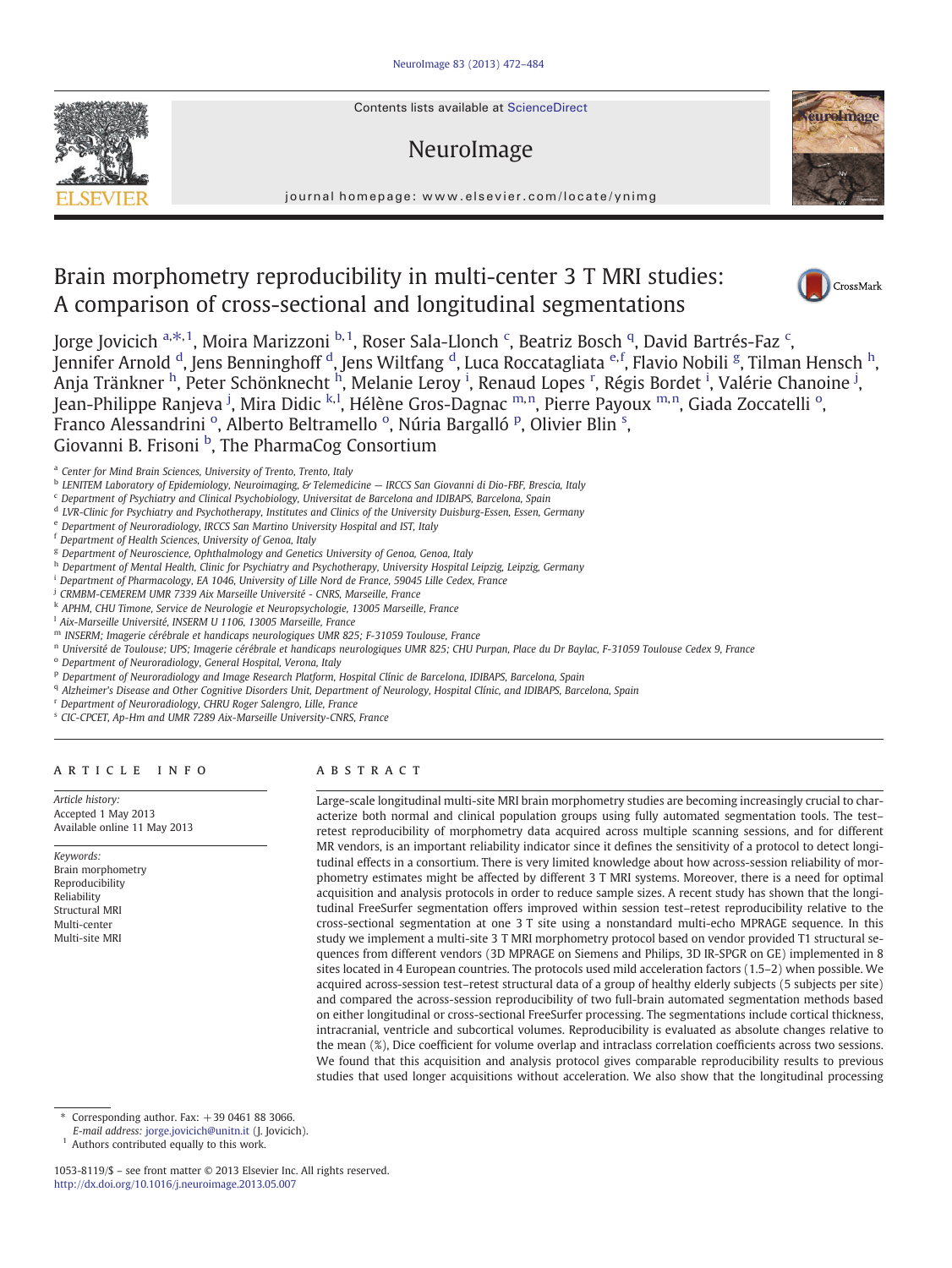is systematically more reliable across sites regardless of MRI system differences. The reproducibility errors of the longitudinal segmentations are on average approximately half of those obtained with the cross sectional analysis for all volume segmentations and for entorhinal cortical thickness. No significant differences in reliability are found between the segmentation methods for the other cortical thickness estimates. The average of two MPRAGE volumes acquired within each test–retest session did not systematically improve the across-session reproducibility of morphometry estimates. Our results extend those from previous studies that showed improved reliability of the longitudinal analysis at single sites and/or with non-standard acquisition methods. The multi-site acquisition and analysis protocol presented here is promising for clinical applications since it allows for smaller sample sizes per MRI site or shorter trials in studies evaluating the role of potential biomarkers to predict disease progression or treatment effects.

© 2013 Elsevier Inc. All rights reserved.

### Introduction

Methods that enable the characterization of human brain morphometry from MRI data are demonstrating important applications in neuroscience. Several reviews describe how morphometry tools have been applied to investigate a variety of populations, including, but not limited to, normal development [\(Silk and Wood, 2011](#page-12-0)), normal aging [\(Mueller et al., 2007\)](#page-12-0), Alzheimer's disease ([Drago et al., 2011; Fjell](#page-12-0) [and Walhovd, 2012; Frisoni et al., 2010; Jack, 2011\)](#page-12-0), Parkinson's disease (Kostić [and Filippi, 2011](#page-12-0)), autism ([Chen et al., 2011\)](#page-12-0), bipolar disorders [\(Selvaraj et al., 2012\)](#page-12-0), epilepsy [\(Bernasconi et al., 2011\)](#page-11-0) and schizophrenia ([Levitt et al., 2010\)](#page-12-0). One particular example of a successful contribution of brain morphometry to the field of neurodegenerative diseases is the fact that hippocampal volume has been recently approved as biomarker to enrich the population selection in clinical trials that study early stages of Alzheimer's disease (EMA/CHMP/SAWP/809208/2011).

There are several methods to obtain brain morphometry estimates from MRI data. Manual segmentation of specific brain structures on MRI made by trained raters, with its high inter-rater reliability, is considered as the gold standard by many neuroimaging studies [\(Rojas et](#page-12-0) [al., 2004; Whitwell et al., 2005\)](#page-12-0). However, due to its time-costs, manual segmentations are not practically applicable for large studies involving many subjects and different brain structures. Various automated and semi-automated algorithms have been proposed, including atlas-based methods [\(Alemán-Gómez et al., 2007; Fischl et](#page-11-0) [al., 2002; Lötjönen et al., 2010; Magnotta et al., 2002; Wolz et al.,](#page-11-0) [2010\)](#page-11-0), voxel-based morphometry with statistical parametric mapping [\(Ashburner and Friston, 2000](#page-11-0)), tensor-based morphometry ([Leow et](#page-12-0) [al., 2005; Studholme et al., 2001\)](#page-12-0) and boundary shift integral methods [\(Camara et al., 2007; Smith et al., 2002](#page-11-0)). This list of brain morphometry analysis methods is by no means complete nor does this paper attempt to compare and contrast these methods.

Automated morphometric analysis is of particular interest in longitudinal studies aimed at characterizing disease progression or the effect of therapeutic treatments, both when using known and when searching for new useful biomarkers. In particular, longitudinal multi-center MRI studies are becoming an increasingly common strategy to collect large datasets while distributing the data acquisition load across multiple partners [\(Van Horn and Toga, 2009](#page-12-0)), and probably one of the largest examples is the Alzheimer's Neuroimage Initiative, or ADNI [\(Carrillo et al.,](#page-12-0) [2012](#page-12-0)). One critical factor that limits the sensitivity to detect changes in any longitudinal study is the reproducibility of repeated measures. The test–retest reliability of MRI-derived morphometric estimates may be affected by a variety of factors [\(Jovicich et al., 2009](#page-12-0)), including hydration status of the subject ([Walters et al., 2001\)](#page-12-0), instrument related factors such as scanner manufacturer, field strength, head RF coil, magnetic gradients ([Jovicich et al., 2006](#page-12-0)), pulse sequence and image analysis methods [\(Han et al., 2006](#page-12-0)). Repeated acquisitions within a single scan session without subject repositioning may be used to characterize the best attainable reproducibility conditions from an acquisition and analysis protocol. However, the reproducibility errors present in a longitudinal study are better described by repeated acquisitions obtained in different sessions several days apart. Such across-session differences will include additional sources of variance like MRI system instabilities, differences in head positioning within the RF coil, differences in automated acquisition procedures like auto shimming, as well as potential effects from how different operators follow instructions to execute the same acquisition protocol. Across-session reproducibility is even more challenging in multicenter neuroimaging clinical studies where comparable results are usually difficult to obtain due to the added variability from site differences in the MRI hardware, acquisition protocols and operators.

Despite the wide usage of automated morphometric techniques applied to 3 T MRI studies, across-site test–retest reliability of morphometry measures has not been thoroughly investigated and thus its impact on statistical analysis is not clearly defined. [Table 1](#page-2-0) outlines studies that, to the best of our knowledge, have reported across-session test–retest reproducibility measures of morphometric data derived from healthy volunteers using 3 T systems. Most studies were done on a single MRI system ([Kruggel et al., 2010;](#page-12-0) [Morey et al., 2010; Wonderlick et al., 2009](#page-12-0)), except for one study that evaluated major MRI system upgrade effects on reproducibility, therefore considering effectively two different systems ([Jovicich et](#page-12-0) [al., 2009\)](#page-12-0). These studies have been performed on only two vendors (Siemens and GE), and three models (Trio, Trio TIM, GE Excite) that nowadays tend to be less common as the manufacturers develop newer versions. In addition, morphometry segmentation tools have also been evolving. Recently, a FreeSurfer longitudinal image processing framework has been developed [\(Reuter et al., 2012](#page-12-0)) showing a significant increase in precision and discrimination power when compared with tools originally designed for the FreeSurfer cross-sectional analysis. In that study the test–retest reliability of the longitudinal stream was evaluated at 3 T, but it was done for repeated acquisitions obtained during the same session and also when using a particular sequence, multi-echo 3D MPRAGE [\(van der Kouwe et al., 2008](#page-12-0)), that has interesting advantages relative to the standard 3D MPRAGE [\(Wonderlick et al., 2009](#page-12-0)) but that is not yet commonly available across all vendors. To date there are no studies evaluating the across-session test–retest reproducibility of this new longitudinal analysis at 3 T, for one or more MRI system vendors, while using an MRI acquisition that is standard across vendors.

All of these issues are relevant to the PharmaCog project, a new industry-academic European project aimed at identifying biomarkers sensitive to symptomatic and disease modifying effects of drugs for Alzheimer's disease ([http://www.alzheimer-europe.org/FR/Research/](http://www.alzheimer-europe.org/FR/Research/PharmaCog) [PharmaCog](http://www.alzheimer-europe.org/FR/Research/PharmaCog)). One of the objectives of the PharmaCog project is to investigate potential biomarkers derived from human brain structural and functional MRI, in particular brain morphometry. Within this context, the goals of the present PharmaCog study were the following: i) implement a multi-site 3 T MRI data acquisition protocol for morphometry analysis, ii) acquire across-session test–retest data from a population of healthy elderly subjects, and iii) evaluate and compare the acrosssession reproducibility of the cross-sectional and longitudinal FreeSurfer segmentation analyses within and across MRI sites. This work is therefore an extension of previous work [\(Reuter et al., 2012\)](#page-12-0), evaluating the across-session reproducibility of the segmentation results (cortical thickness, intracranial, ventricular and subcortical volumes) on a variety of 3 T MRI scanning platforms [\(Table 1](#page-2-0)). To keep a manageable number of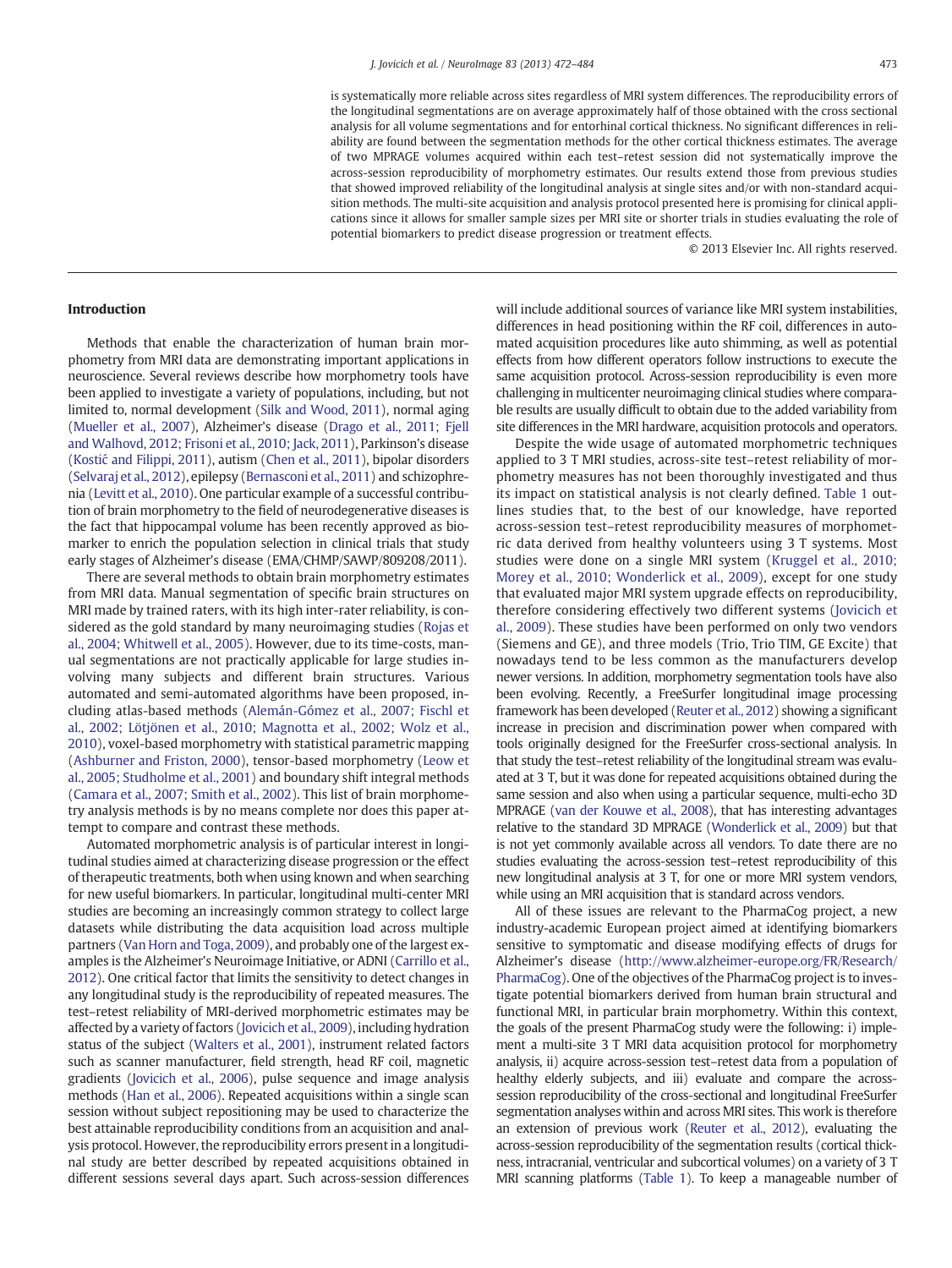### <span id="page-2-0"></span>Table 1

Summary of studies that evaluated within-scanner across session test–retest reproducibility of 3 T MRI brain morphometry results on healthy subjects. Abbreviations: FreeSurfer cross-sectional (CS) or longitudinal (LG) segmentations, intra-class correlation coefficient (ICC).

| Study                    | 3 T MRI scanners for test-retest<br>within scanner (number)                                     | Subjects (number), age<br>(mean $\pm$ SD)                               | Analysis tool                               | Reproducibility metrics (days<br>between test-retest)                                                                                             |
|--------------------------|-------------------------------------------------------------------------------------------------|-------------------------------------------------------------------------|---------------------------------------------|---------------------------------------------------------------------------------------------------------------------------------------------------|
| This study               | Siemens Allegra (1), TIM Trio (2),<br>Verio (1), Skyra (1); GE HDxt (1);<br>Philips Achieva (2) | Healthy $N = 40$ (5 per/scanner),<br>$(63.2 \pm 8.1)$ years             | FreeSurfer v5.1.0<br>(CS/LG)                | Test-retest absolute % differences and ICC of<br>volume and thickness structures. Across-session<br>tests $(14-31$ days)                          |
| Morey et al. (2010)      | GE Excite (1)                                                                                   | Healthy $N = 23$ , $(23.4 \pm 3.3)$<br>years                            | FreeSurfer v4.5 and<br>FIRST $v1.2$ (CS/LG) | Test-retest ICC and absolute % difference of<br>volume structures. Across-session both<br>within-day (1 h apart) and a week apart<br>$(7-9$ days) |
| Kruggel et al. (2010)    | Siemens Trio (1)                                                                                | ADNI (normal 3, MCI 9, D 3)<br>$(74.6 + 7.0)$                           | <b>FANTASM</b>                              | Global volumes <sup>a</sup> . Across-session tests (30 days)                                                                                      |
| Wonderlick et al. (2009) | Siemens Trio TIM (1)                                                                            | Healthy N = 5, $(21.4 \pm 3.8)$<br>years N = 6, $(64.3 \pm 12.2)$ years | FreeSurfer v4.0.1 (CS)                      | Test-retest ICC <sup>a</sup> of volume and thickness<br>structures. Across-session tests (14 days)                                                |
| Jovicich et al. (2009)   | Siemens Trio TIM (1)<br>Siemens Trio (1)                                                        | $N = 5$ , (36.5 $\pm$ 3) years                                          | FreeSurfer (CS)                             | Test-retest absolute % and signed differences of<br>volume structures. Across-session (7-42 days)                                                 |

<sup>a</sup> Total brain volume of white matter, gray matter, cerebral spinal fluid.

variables in this study we do not manipulate the acquisition sequence other than trying to implement a target common protocol across all sites following in great part ADNI recommendations. The study is focused on the comparison of the test–retest reproducibility of morphometric results derived from two variants of the FreeSurfer segmentation, comparisons with other segmentation methods are beyond the scope of this work.

## Methods

### Subjects

Nine clinical sites participated in this study across Italy (Brescia, Verona, and Genoa), Spain (Barcelona), France (Marseille, Lille, and Toulouse) and Germany (Leipzig and Essen). The Brescia site was responsible for the coordination and analysis of the whole study and did not acquire MRI data. Each MRI site recruited 5 local volunteers within an age range of 50–80 years. The subject's age range corresponds to the same one of the clinical population that will be studied with the protocols tested in this reproducibility study. Each subject underwent two MRI sessions completed at least 7 days (but no more than 60 days) apart at the site, to minimize biological changes that could affect the reliability of the measures. Table 2 summarizes information about age, gender and test–retest interval times of the subjects recruited at each site. All participants were volunteers with no history of major psychiatric, neurological or cognitive impairment (referred to as healthy in this study), and provided written informed consent in accordance with the "classification" of the study as regards to the national regulations and laws in the different participating countries. In France, the study received an authorization from the national drug regulatory agency (Agence Nationale de Sécurité du Médicament et des produits de santé) and an approval from the Comité de Protection des

### Table 2

Summary of demographic, MRI system and acquisition differences across MRI sites.

Personnes Sud-Méditerranée 1 (Marseille), for the three French sites (Marseille, Lille, and Toulouse). In Germany, Spain and Italy the study obtained authorization from one Ethics Committee relevant to each institution: Essen (Ethik-Kommission des Universitätsklinikums Essen), Leipzig (Ethik-Kommission der Universität Leipzig), Barcelona (Comité de Etica e Investigación Clínica Hospital Clínic de Barcelona), Verona (Comitato Etico Istituzioni Ospedaliere Cattoliche, CEIOC) and Genoa (Comitato Etico IRCCS-Azienda Ospedaliera Universitaria San Martino-IST). All subjects signed informed consent.

### MRI acquisitions

The eight 3 T MRI sites that participated in this study used different MRI system vendors and models (Siemens, GE, and Philips). Table 2 summarizes the main MRI system differences across sites. Each MRI scanning session consisted of several acquisitions using only vendor-provided sequences, including: anatomical T2\*, anatomical FLAIR, resting state fMRI, B0 map, DTI and two anatomical T1 scans (without repositioning the subject), with a total acquisition time of approximately 35 min. For this work, we utilized only the two anatomical T1 scans (MPRAGE on Siemens and Philips, IR-SPGR on GE), which were used for brain morphometry analysis (3D sagittal acquisition, square  $FOV = 256$  mm,  $1 \times 1 \times 1$  mm<sup>3</sup>, TR/TI = 2300/ 900 ms, flip angle  $= 9^{\circ}$ , no fat suppression, full k-space, no averages). These parameters were largely based on the MPRAGE recommendations from ADNI 2 [\(http://adni.loni.ucla.edu/research/protocols/mri](http://adni.loni.ucla.edu/research/protocols/mri-protocols/)[protocols/](http://adni.loni.ucla.edu/research/protocols/mri-protocols/)) except for two factors: nominal spatial resolution (we used isotropic 1 mm<sup>3</sup> instead of  $1 \times 1 \times 1.2$  mm<sup>3</sup>) and image acceleration (when allowed by the RF coil we used an acceleration factor in the range of 1.5–2, instead of no acceleration). The choice for using accelerated MPRAGE acquisitions was motivated by several factors: most modern 3 T scanners allow for it, the reduction of scanning time

|                                                                                                                                                                                                       | Site 1                                                                                          | Site 2                                                                                                     | Site 3                                                                                                      | Site 4                                                                                                   | Site 5                                                                                                   | Site 6                                                                                                    | Site 7                                                                                                     | Site 8                                                                                             |
|-------------------------------------------------------------------------------------------------------------------------------------------------------------------------------------------------------|-------------------------------------------------------------------------------------------------|------------------------------------------------------------------------------------------------------------|-------------------------------------------------------------------------------------------------------------|----------------------------------------------------------------------------------------------------------|----------------------------------------------------------------------------------------------------------|-----------------------------------------------------------------------------------------------------------|------------------------------------------------------------------------------------------------------------|----------------------------------------------------------------------------------------------------|
| MRI site location                                                                                                                                                                                     | Verona                                                                                          | Barcelona                                                                                                  | Marseille                                                                                                   | Lille                                                                                                    | Toulouse                                                                                                 | Genoa                                                                                                     | Leipzig                                                                                                    | Essen                                                                                              |
| Subjects' age: mean $\pm$ SD, (range)<br>years<br>Test-retest time interval (days)<br>Gender, (females/N)<br>3 T MRI scanner<br>MR system software version<br>TX/RX coil<br>Parallel imaging: method, | $67.8 + 9.9$<br>(26)<br>$28 + 23$<br>2/5<br>Siemens Allegra<br><b>VA25A</b><br>Birdcage<br>None | $74.6 + 2.7$<br>(6)<br>$10 + 3$<br>5/5<br>Siemens TrioTim<br><b>B17</b><br>Body/8-chan.<br><b>GRAPPA 2</b> | $66.0 + 8.3$<br>(20)<br>$23 + 22$<br>4/5<br>Siemens Verio<br><b>B17</b><br>Body/12-chan.<br><b>GRAPPA 2</b> | $64.2 + 5.3$<br>(13)<br>$15 + 11$<br>3/5<br>Philips Achieva<br>3.2.2<br>Body/8-chan.<br><b>SENSE 1.5</b> | $59.2 + 4.5$<br>(12)<br>$14 + 10$<br>3/5<br>Philips Achieva<br>3.2.2<br>Body/8-chan.<br><b>SENSE 1.5</b> | $58.2 + 2.2$<br>(5)<br>$24 + 17$<br>2/5<br><b>GE HDxt</b><br>15 M4A<br>Body/8-chan.<br>ASSET <sub>2</sub> | $62.8 + 2.6$<br>(6)<br>$13 + 3$<br>3/5<br>Siemens TrioTim<br><b>B17</b><br>Body/8-chan.<br><b>GRAPPA 2</b> | $52.4 + 1.5$<br>(3)<br>$11 + 5$<br>2/5<br>Siemens Skyra<br>D11<br>Body/20-chan.<br><b>GRAPPA 2</b> |
| acceleration<br>TE (ms, shortest)<br>MPRAGE volume acquisition time<br>(min:sec)                                                                                                                      | 2.83<br>9:50                                                                                    | 2.98<br>5:12                                                                                               | 2.98<br>5:12                                                                                                | 3.16<br>6:50                                                                                             | 3.16<br>6:50                                                                                             | 2.86<br>4:43                                                                                              | 2.98<br>5:12                                                                                               | 2.03<br>5:12                                                                                       |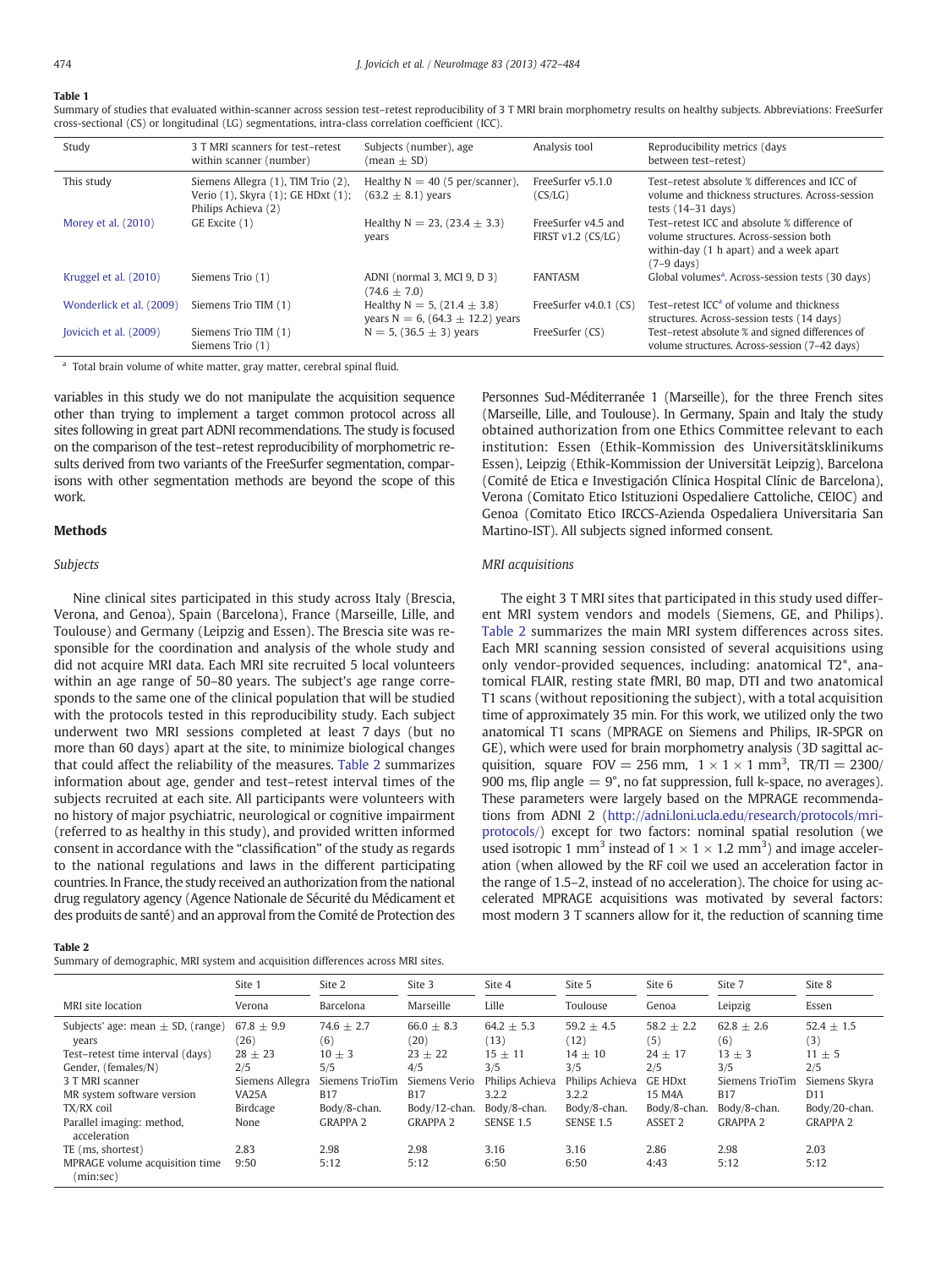is expected to reduce the sensitivity to head motion artifacts even at an expense of some loss in signal, and previous studies have reported no test–retest reproducibility costs when accelerating relative to non-accelerated acquisitions, both when using 3 T [\(Wonderlick et al.,](#page-12-0) [2009](#page-12-0)) and 1.5 T ([Jovicich et al., 2009\)](#page-12-0) MRI systems. The parallel acquisition methods were different across sites, the choices were made based on the optimal or possible options available at the different platforms (see [Table 2](#page-2-0)). Default options for geometric distortion corrections were kept at each scanner. All images from multi-channel coils were reconstructed by the scanner as the sum of the squares across channels. When allowed by the MRI system, images were reconstructed and saved without additional filtering options that could differ across scanners introducing different degrees of smoothing.

### Data preparation

Imaging data were initially anonymized at each site by replacing the subject name with a unique identifier using the free DicomBrowser tool [\(http://hg.xnat.org/dicombrowser](http://hg.xnat.org/dicombrowser)). Anonymized dicom data were then compressed and uploaded on to a data sharing system accessible to all member sites, from where they were subsequently downloaded for analysis at the central site (Brescia).

Downloaded anonymized dicom data were converted to nifti format using the free dcm2nii software ([http://www.mccauslandcenter.sc.](http://www.mccauslandcenter.sc.edu/mricro/mricron/dcm2nii.html) [edu/mricro/mricron/dcm2nii.html](http://www.mccauslandcenter.sc.edu/mricro/mricron/dcm2nii.html), output format FSL — 4D NIFTI nii) from which the original dicom converted to nifti files were used. All data were visually inspected for quality assurance prior to analyses to check that there were no major visible artifacts, including motion, wrap around, RF interference and signal intensity or contrast inhomogeneities. Each subject had a total of four anatomical scans, two from the test session and two from the retest session. No within-session averaging was done.

### Brain segmentations

Each MPRAGE anatomical volume was analyzed in FreeSurfer [\(Dale et al., 1999](#page-12-0), [Fischl et al., 1999\)](#page-12-0) to automatically generate subject-specific cortical thickness ([Fischl et al., 2004,](#page-12-0) [Desikan et al.,](#page-12-0) [2006\)](#page-12-0) and subcortical volume ([Fischl et al., 2002](#page-12-0)) estimates in regions-of-interest (ROIs). For each subject we used two FreeSurfer analyses: the cross-sectional (CS) and the longitudinal (LG) streams. Detailed explanations of the differences between these two FreeSurfer segmentations can be found both in a recent study [\(Reuter et al.,](#page-12-0) [2012\)](#page-12-0) as well in the distribution site ([http://freesurfer.net/fswiki/](http://freesurfer.net/fswiki/LongitudinalProcessing) [LongitudinalProcessing\)](http://freesurfer.net/fswiki/LongitudinalProcessing). Briefly, in the FreeSurfer cross-sectional analysis each time point is processed independently for each subject. These cortical and subcortical segmentation and parcellation procedures involve solving many complex nonlinear optimization problems that are typically calculated using iterative methods. Such methods need starting conditions that may introduce biases in the final results. The FreeSurfer longitudinal analysis is designed to minimize such biases with respect to any time point in a subject. The longitudinal analysis uses results from the cross-sectional analysis and consists of two main steps: i) creation of a template for each subject using all time points to build an average subject anatomy and ii) analysis of each time point using information from the template and the individual cross-sectional runs to initialize several of the segmentation algorithms. This procedure of using the repeated measures as common information from the subject to initialize the processing in each time point can reduce variability compared to independent processing, as has been shown recently ([Reuter et al., 2012](#page-12-0)).

Our study is focused on a subset of the automatically segmented regions which are of interest in neurodegenerative diseases. The volumetric ROIs included the hippocampal formation, amygdala, caudate nucleus (caudate), putamen, globus pallidus (pallidum), thalamus, lateral ventricles and total intracranial volume. The cortical thickness ROIs included the parahippocampus gyrus, fusiform gyrus, superior temporal gyrus, precuneus, superior parietal gyrus, supramarginal gyrus, lateral occipital gyrus, lingual gyrus, superior frontal gyrus and entorhinal cortex ([Han et al., 2006\)](#page-12-0). For each of these structures (except the intracranial volume) the right and left hemisphere volumes are estimated separately on each anatomical scan. The segmentation results were visually inspected prior to the volume and thickness analysis to confirm that no major errors were present. No manual edits were done. All analyses were done using FreeSurfer version 5.1, running on a Linux workstation (Ubuntu 10.04) equipped with Intel CPU 8  $\times$  3.07 GHz processors and 7.9 GB of RAM.

### Evaluation of reliability

To evaluate the reliability of the brain segmentation results we analyzed their variability, or reproducibility error, across the test– retest sessions for each site. There are several sources of variability for a fixed scanner, which include variability from hydration status (expected to be small if scans are repeated within a short time interval), variability due to slightly different acquisitions in the two sessions (head position change in the scanner, motion artifacts, scanner instability, etc.), and finally variability due to the imaging processing methods themselves. In addition, in a multi-center study there is also the added variability from the different MRI systems (vendor, model, acquisition parameters). In this study the goal was to evaluate the across session reliability of FreeSurfer brain segmentations, within each site and across sites, both for the CS and LG processing streams. The main hypothesis we wanted to test here is whether the LG processing stream can reduce across session variability, both within and across sites, relative to the CS segmentation stream.

Since every subject had segmentation results derived separately from each of the two test and the two retest MPRAGE volumes, we used these four possible test–retest comparisons across sessions to estimate a mean across-session variability error per subject. As variability error we used the dimensionless measure of absolute percent change of volume (or thickness) of a structure with respect to its average. In other words, for each subject, for each volumetric or thickness structure, and for each analysis stream (LG or CS), the across-session variability error was estimated as follows:

$$
\epsilon_{ij} = 100 \times \frac{\left| \text{Vretest}_{i} - \text{Vtest}_{j} \right|}{\left( \text{Vretest}_{i} + \text{Vtest}_{j} \right) / 2}
$$

$$
\epsilon = (\epsilon_{11} + \epsilon_{12} + \epsilon_{21} + \epsilon_{22}) / 4
$$

where  $\varepsilon$  is the mean across-session variability error and the indices i and  $j$  can take values 1 or 2 to refer to the first or second MPRAGE volume in each of the test (Vtest) and retest (Vretest) sessions. The group variability error for every MRI site and brain structure was then averaged across subjects, within each analysis stream separately. Such estimation of variability can be interpreted as the mean measurement error. The measure was chosen because it is intuitive and because the estimation of the means is more robust than the estimation of the variance from the signed differences, in particular for low number of subjects.

The distributions of volume (or thickness) differences plotted against volume (or thickness) means across sessions were examined with a Bland–Altman analysis ([Bland and Altman, 1986\)](#page-11-0). These plots show the spread of data, the mean difference and the limits of agreement, and were used to confirm that the distributions were approximately symmetric around zero and to check for possible outliers.

An additional evaluation of variability was done by computing the spatial reproducibility of the segmented subcortical and ventricular volumes. Spatial reproducibility was examined by computing the Dice coefficients for the volume overlap [\(van Rijsbergen, 1979](#page-12-0))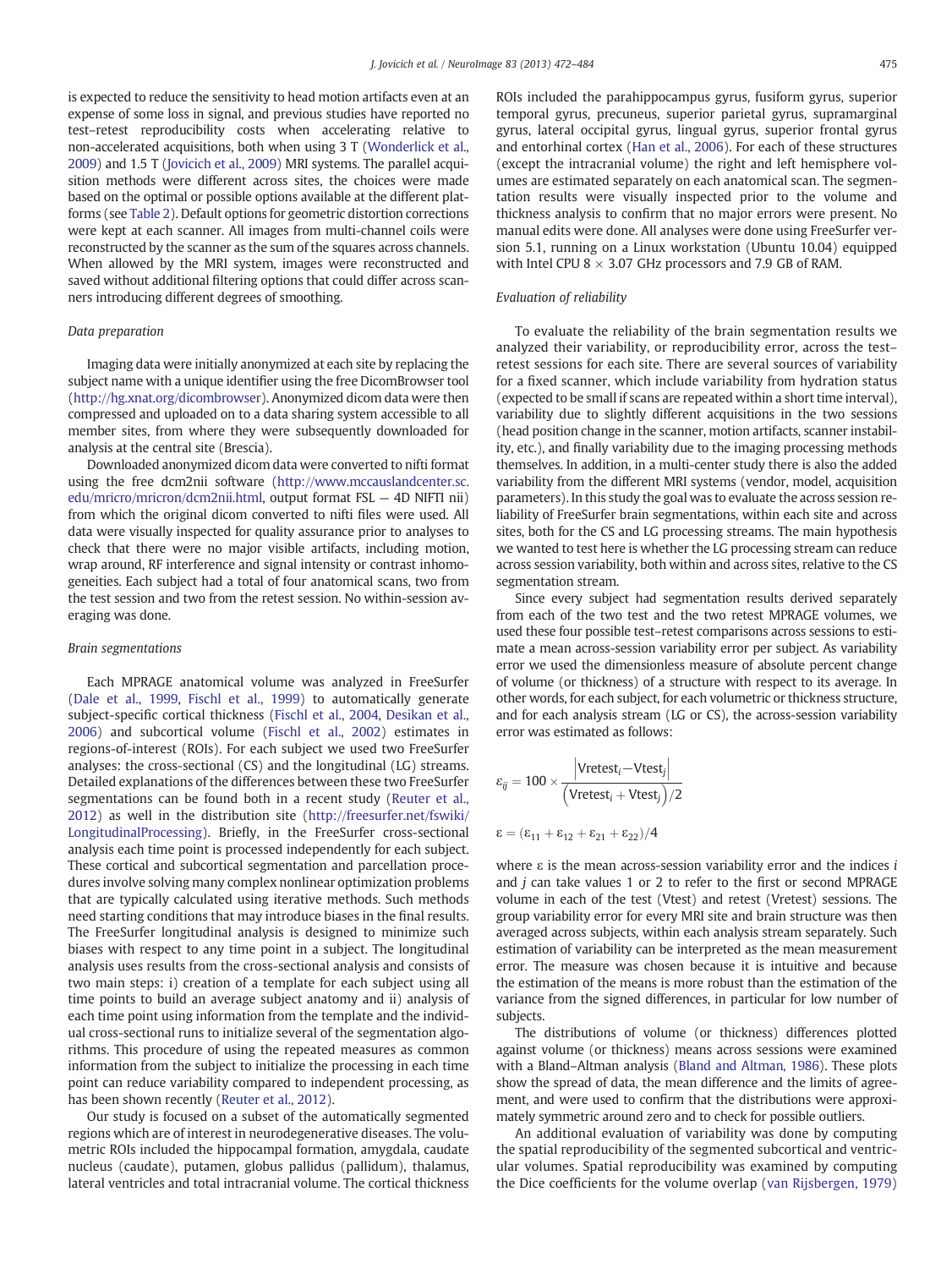on the co-registered test–retest volumes segmented with both FreeSurfer streams. In particular, given two different labels (test and retest sessions) of a structure from the same subject, denoted by Vtest and Vretest, and a function Vol (V), which takes a label and returns its volume or of the intersection of two volumes, the Dice coefficient is given by [van Rijsbergen \(1979\)](#page-12-0):

$$
D_{ij} = \frac{Vol\left(Vretest_j \cap Vtest_i\right)}{\left(Vol\left(Vretest_j\right) + Vol(Vtest_i)\right)/2}
$$

$$
D = (D_{11} + D_{12} + D_{21} + D_{22})/4.
$$

For identical spatial labels Vretest<sub>i</sub> and Vtest<sub>i</sub>,  $D_{ij}$  achieves its maximum value of one, with decreasing values indicating less perfect spatial overlap. For each subject the Dice coefficients were calculated as an average across the right and left hemispheres. The group results for each site were generated by averaging the Dice coefficients across subjects for each structure.

The intraclass correlation coefficient (ICC) was used as an additional measure of test–retest absolute agreement across sessions, ICC (2,1) [\(Rajaratnam, 1960\)](#page-12-0). The ICC analysis (SPSS, version 13.0) was computed separately for both the volumetric and thickness estimates, for each MRI site and each analysis stream. The mean ICC value for each site was the mean across subjects, and the ICC of each subject was the mean of the four possible across-session test–retest combinations, as described for the other reliability measures in this study.

### Statistical analysis

The following statistical analyses were done, using MATLAB and SPSS (v.13.0):

- To test for MRI site effects of the subject's distributions of age, segmentation volume, cortical thickness, across-session reproducibility error (of volumes and thickness) and across-session spatial overlap, one-way Kruskall–Wallis tests (non-parametric version of ANOVA) were used with MRI site as factor, with a significance threshold of  $p < 0.05$ .
- To test for differences between the mean reproducibility errors of the two FreeSurfer streams (LG vs. CS), for each cortical or volumetric brain structure and site, the two-tailed Wilcoxon rank sum test was used (non-parametric version of the paired Student's t-test), with a significance threshold of  $p < 0.05$ .

### Sample size comparisons

It is of interest to estimate the degree to which a potential improvement in test–retest variability can affect the design in a multi-site longitudinal study, for example in terms of reducing the number of subjects that need to be recruited or reducing the length of a trial aimed at detecting longitudinal changes. The formulation that describes longitudinal sample size calculations [\(Diggle et al., 2002\)](#page-12-0) can be used to compare the longitudinal and cross-sectional segmentation methods in terms of the percent of subjects ( $SS<sub>frac</sub>$ ) needed when processing the data with the LG as opposed to the CS segmentation method [\(Reuter](#page-12-0) [et al., 2012](#page-12-0)):

$$
SS_{\text{frac}} = 100 \times \frac{\sigma_{\text{LG}}^2 (1 - \rho_{\text{LG}})}{\sigma_{\text{CS}}^2 (1 - \rho_{\text{CS}})}
$$

where  $\sigma^2$  and  $\rho$  are the variance and correlation, respectively, of the across-session test–retest estimates of a structure (thickness or volume) for the LG and CS segmentation methods. The stability of these results can be estimated via bootstrapping (1000 resamples).

### Results

In this study, we estimate the test–retest reliability of morphometry measures derived from structural T1-weighted 3 T MRI data and evaluate how their reproducibility errors are affected by FreeSurfer processing stream (CS, LG) and MRI site (eight 3 T MRI scanners from different vendors: GE, Siemens, Philips) on healthy elderly volunteers scanned in two separate sessions at least one week apart. This short period between the test and retest sessions was chosen to minimize biological changes that could affect the reliability of the measures and to mimic the variability expected from separate sessions, as measured in longitudinal studies. The 40 subjects enrolled (5 for each center, see [Table 2](#page-2-0) for summary of demographic information) had similar age distribution except for site 2 (older group, mean age 74.6  $\pm$  2.7 years, significantly different from sites 5–8, Kruskall–Wallis,  $p < 0.05$ ) and site 8 (younger group, mean age 52.4  $\pm$  1.5 years, significantly different from sites 1–4, Kruskall–Wallis,  $p < 0.05$ ). There were no age distribution differences between the other MRI sites. The time interval between test and retest scans ranged from 7 to a maximum of 55 days, with a mean and standard deviation of  $17 \pm 14$  days.

Our initial goal was to compute and evaluate the segmentations of a total of 320 brain volumes: 8 MRI sites, 5 subjects per site, 4 acquisitions per subject (two tests, two retests), and 2 FreeSurfer segmentation analysis protocols. In practice we had 3 missing volumes: two subjects of site 5 had missing MPRAGE volume repetitions during the test session, and one MPRAGE from site 1 was discarded because it required manual edits to complete the segmentation. Visual inspection of FreeSurfer segmented images showed a high similarity of result quality across sites [\(Fig. 1\)](#page-5-0).

### Estimation of brain morphometric volumes across MRI sites

[Table 3](#page-6-0) summarizes the group mean volumetric results (subcortical, ventricle and intracranial), averaged across hemispheres and across the test–retest sessions, for each MRI site as derived from the FreeSurfer LG segmentation stream. A Kruskall–Wallis test for MRI site effect on the hemispheric volumes showed that there were significant site-effects ( $p < 0.05$ ) for only 2 of the 15 structures evaluated: the left putamen and right pallidum. This variability of morphometric results across sites is consistent with the fact that the groups of subjects were different at the various sites, and might simply reflect anatomical variability.

### Estimation of volume reproducibility: effects of MRI sites and segmentation analyses

[Fig. 2](#page-7-0) shows an example of a Bland–Altman plot for a single site on two sample structures: the hippocampus (left) and the amygdala (right). The plot shows, for site 2, the distribution of across-session volume differences relative to the volume means for the two analysis streams, CS (top) and LG (bottom). For each brain hemisphere (left: red crosses, right: blue circles) the mean volume difference (solid horizontal line) and the limits of agreement  $(\pm 2$  standard deviations, interrupted horizontal lines) are shown. The 20 data points in each plot correspond to the 5 subjects and their respective 4 test–retest possible comparisons. As it can be seen the volume differences are symmetrically distributed around zero. The signed difference means were not significantly different from zero, indicating no biases between the across-session measures. Similar results were found for all other sites and structures. In this example it is also possible to see how the spread of the data appears reduced in the LG relative to the CS analysis.

[Table 4](#page-7-0) summarizes the across-session test–retest reproducibility errors of the various segmented volumes for each site, for both analysis streams (CS and LG). In each site the mean reproducibility error is computed as a mean across subjects, across the four test–retest segmentations and across the two brain hemispheres where relevant (intracranial volume is the only exception). No significant MRI site effects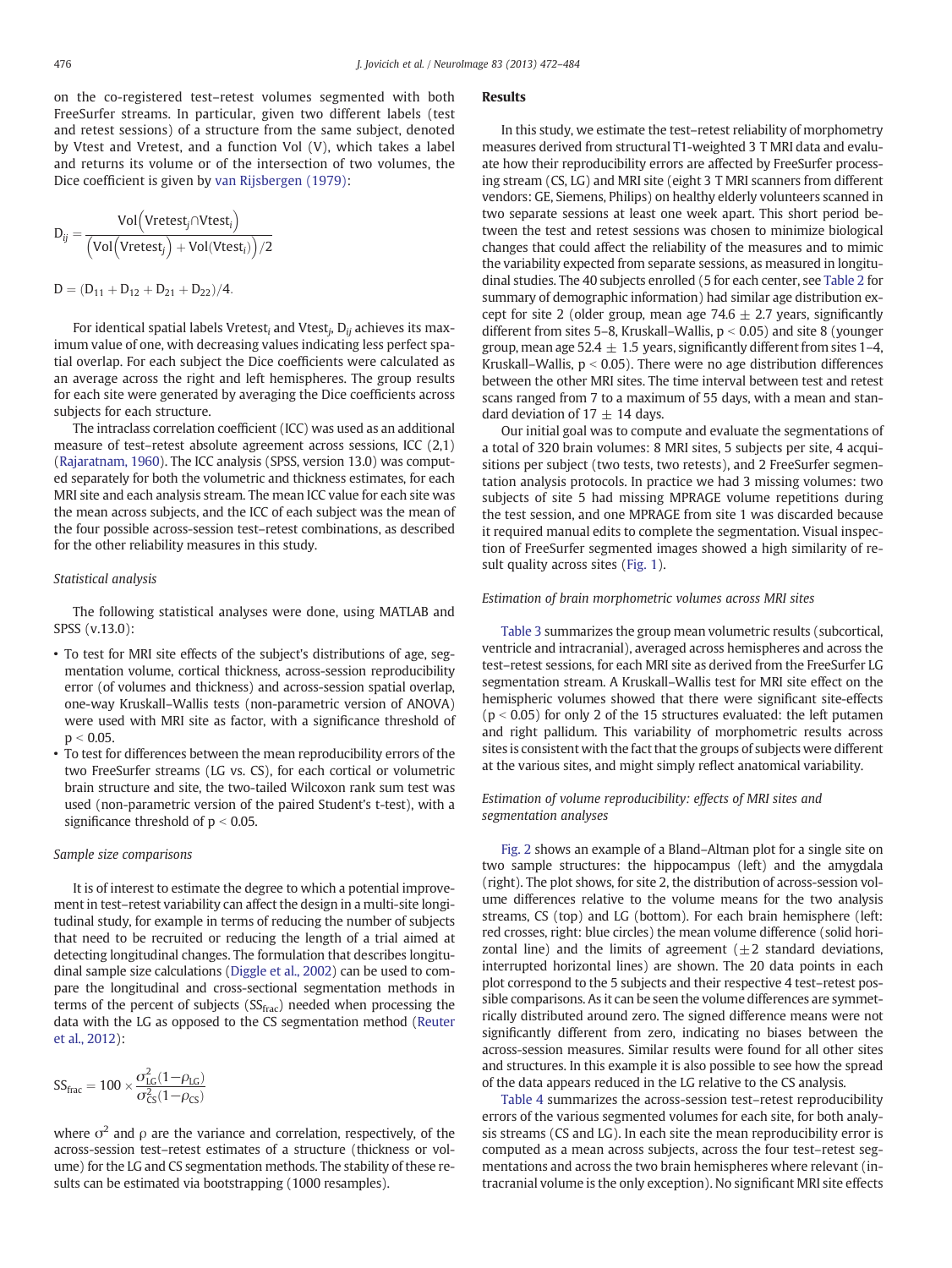<span id="page-5-0"></span>

Fig. 1. Sample MPRAGE images and FreeSurfer segmentation results across different 3 TMRI sites for qualitative comparison. Abbreviations: Hp = hippocampus, Amy = amygdala,  $Cau = caudate$ , Put = putamen, Pal = pallidum, Thal = thalamus, Lat = lateral ventricle, Ctx = cerebral cortex. See [Table 2](#page-2-0) for MRI site characteristics.

were found on the reproducibility error, regardless of structure and analysis stream used for the brain segmentations. Averaging the reproducibility errors across sites allows summarizing the effects of analysis on the various structures ([Table 4,](#page-7-0) last column). For all structures the LG stream showed a significantly lower reproducibility error relative to the CS stream (Wilcoxon test,  $p < 0.01$ ), except for the lateral ventricle volumes, which gave no significant differences between analysis streams. When considering the separate hemispheric volumes within each site and test across all structures, we also found that in all sites the LG analysis gave significantly lower reproducibility errors relative to the CS analysis (Wilcoxon test,  $p < 0.05$ ).

[Fig. 3](#page-8-0) is a graphical example of some of the findings reported in [Table 4,](#page-7-0) showing the distribution of volumetric reproducibility errors (%) across the eight MRI sites for just two structures, the hippocampus (left) and the amygdala (right). Each point represents an MRI site, with the longitudinal error on the vertical axis and the cross sectional error along the horizontal axis, with corresponding within-site standard deviations. The diagonal unity line corresponding to perfect agreement between the two measures is plotted as a thin reference line. The fact that the overall reproducibility error is smaller with the longitudinal line can be easily seen by having all MRI site points under the unity line. The vertical and horizontal dotted lines mark the maximum range of the spread in absolute errors. It can be seen that the spread of errors for the longitudinal stream (range along vertical axis) is smaller than the spread of errors given by the cross-sectional stream (range along horizontal axis). Overall this means that the across-session test– retest errors in volumetric estimates of the longitudinal stream give lower reproducibility errors and also lower variability across MRI sites.

The ICC results for absolute volumetric agreement across sessions are summarized in Supplementary Table 1. Overall the results are consistent with the previous volumetric reliability analysis, showing that the test–retest reliability is consistently higher for the longitudinal stream than for the cross-sectional segmentation (Wilcoxon test,  $p < 0.01$ ) with the only exception of the lateral ventricles, which showed no significant volume reliability differences.

### Estimation of spatial reproducibility of volumetric segmentations: effects of MRI sites and segmentation analyses

The across-session test–retest spatial overlaps for both analysis streams are reported in [Table 5,](#page-8-0) which shows that for each site, structure and analysis the mean Dice coefficient of spatial overlap averaged across subjects, across the 4 test–retest scans and across hemispheres. There were no significant MRI site effects of the Dice coefficients, regardless of analysis stream and structure. When averaged across MRI sites, the LG analysis showed significantly higher spatial reproducibility relative to the CS analysis, for all brain structures evaluated (Wilcoxon test,  $p < 0.01$ ). When grouping hemispheric structures within each site separately we also found that the spatial reproducibility of the LG analysis was significantly higher than that obtained with the CS analysis (Wilcoxon test,  $p < 0.02$ ). Overall this means that the LG analysis stream not only gives higher test–retest volume reproducibility than the CS analysis, but also higher spatial consistency, both within each independent MRI site and across sites when these are grouped.

### Estimation of cortical thickness across sites

[Table 6](#page-9-0) summarizes the group mean cortical thickness results, averaged across hemispheres and across the test–retest sessions, for each MRI site as derived from the FreeSurfer LG segmentation stream. The Kruskall–Wallis test for MRI site effect on the hemispheric volumes showed that there were significant site-effects ( $p < 0.01$ ) for only 3 of the 18 cortical structures evaluated: the right/left fusiform and the right superior frontal gyrus. This variability of morphometric results across sites is consistent with different degrees of anatomical variability from the different groups scanned at the different sites.

### Effects of site and analysis on thickness reproducibility

[Fig. 4](#page-9-0) shows, similar to [Fig. 2](#page-7-0), an example of a Bland–Altman plot for a single site on the across-session thickness reproducibility of two sample cortical structures: the supramarginal gyrus (left) and the entorhinal cortex (right). In this example it is possible to see how the spread of thickness variability data is very similar in the LG and CS analyses for the supramarginal gyrus, but visibly reduced with the LG for the entorhinal cortex.

[Table 7](#page-10-0) summarizes the mean across-session test–retest reproducibility errors in the cortical thickness estimates. For each site the mean error is averaged across subjects, across the four test–retest scans and across brain hemispheres. No significant MRI site effects were found on the reproducibility error, regardless of structure and analysis stream used for the brain segmentations. The LG stream gave a significant reduction of the reproducibility error in the entorhinal cortex relative to the CS analysis (Wilcoxon test,  $p < 0.01$ ). For all other evaluated cortical structures there were no significant reproducibility differences between the LG and CS analyses. This null effect on reproducibility differences was confirmed for the thickness of additional areas not reported in [Table 6:](#page-9-0) cuneus, pre-central, inferior parietal and caudal middle frontal.

[Fig. 5](#page-10-0) is similar to [Fig. 3,](#page-8-0) and it used to illustrate in a plot an example of the cortical thickness findings reported in [Table 7](#page-10-0). The figure shows the distribution of cortical thickness reproducibility errors (%) across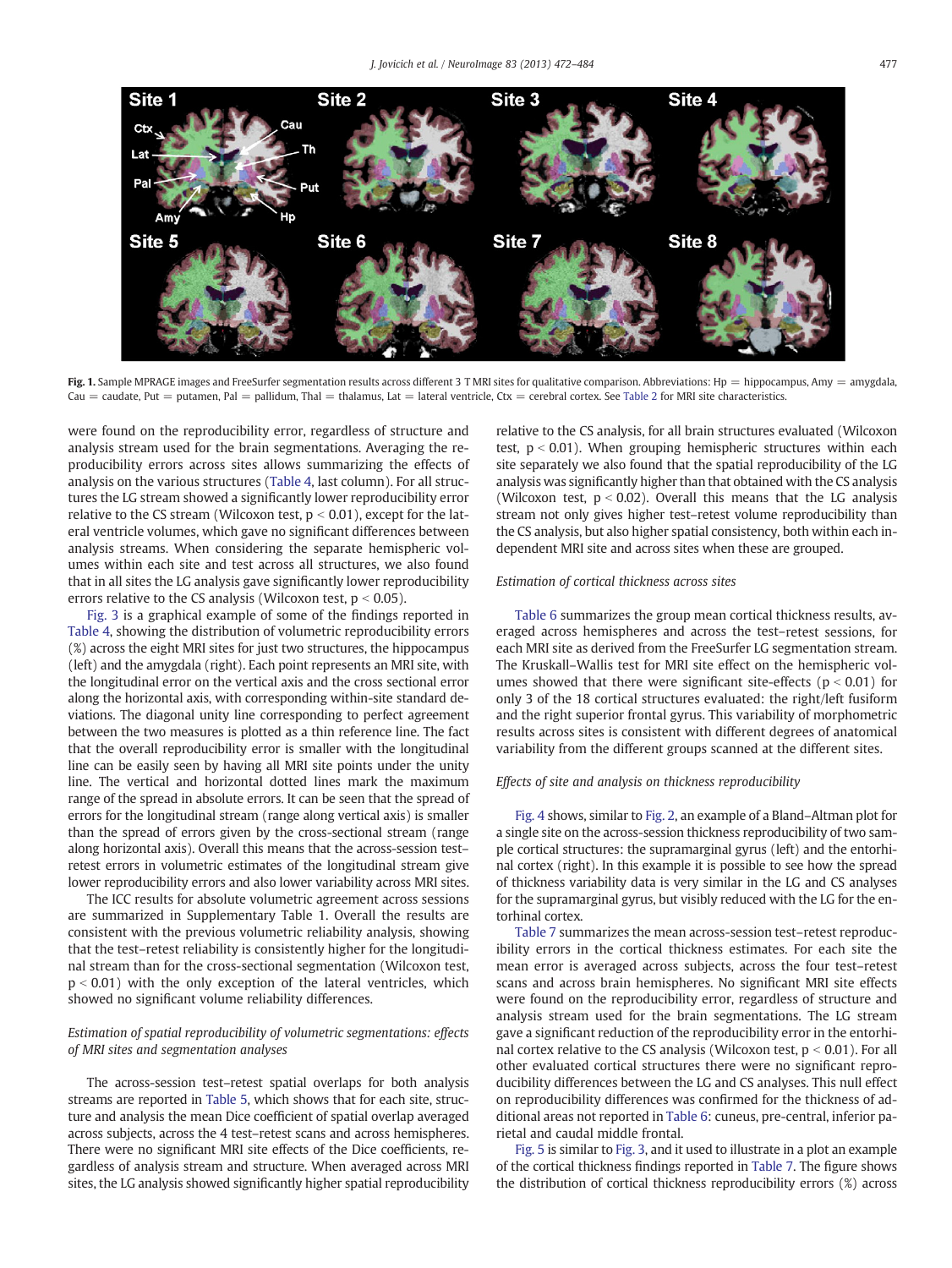<span id="page-6-0"></span>

| a. | I<br>$\sim$ |
|----|-------------|
|    |             |

, ventricle and intracranial volumes derived from the FreeSurfer longitudinal segmentation

 $=$  lateral ventricle volume, ICV  $=$  intracranial volume. See Table 2 for MRI

stream. Abbreviations for the segmented volumes: Hp = hippocampus, Amy = amygdala, Cau = caudate, Put = putamen, Pal = pallidum, Thal = thalamus, Lat = lateral ventricle volume, ICV = intracranial volume. See [Table](#page-2-0) 2 for

stream. Abbreviations for the segmented volumes:  $Hp =$  hippocampus, Amy  $=$  amygdala, Cau  $=$  caudate, Put  $=$  putamen, Pal

 $=$  pallidum, Thal  $=$  thalamus, Lat

| site characterization. |                                                    |                  |                      |                      |                   |                   |                     |                   |
|------------------------|----------------------------------------------------|------------------|----------------------|----------------------|-------------------|-------------------|---------------------|-------------------|
| Structure volume       | MRI sites: volumetric estimates (mm <sup>3</sup> ) |                  |                      |                      |                   |                   |                     |                   |
|                        | Site 1                                             | Site 2           | Site 3               | Site 4               | Site 5            | Site 6            | Site 7              | Site 8            |
|                        | $3652 + 394$                                       | $3643 + 399$     | $3831 + 382$         | $4170 \pm 251$       | $4018 + 241$      | $4182 + 209$      | $3716 \pm 396$      | 589<br>3859 ±     |
|                        | $1573 \pm 239$                                     | $1330 + 229$     | $1580 + 160$         | $1804 \pm 320$       | $1735 + 263$      | $1576 \pm 179$    | $1485 + 211$        | 248<br>$1567 \pm$ |
| Amy<br>Cau             | $3577 \pm 293$                                     | $2707 \pm 305$   | 265<br>$428 \pm 7$   | 295<br>$3235 \pm$    | 207<br>$3172 \pm$ | $4099 \pm 434$    | 295<br>$3453 \pm$   | 992<br>$3736 \pm$ |
| Put                    | $5152 \pm 525$                                     | $4458 \pm 410$   | $051 + 364$          | 897<br>5441 ±        | 4950 ± 241        | $6713 \pm 1008$   | 4681 ± 260          | 622<br>5321 ±     |
| Pal                    | 1579 ± 167                                         | $1292 \pm 118$   | $1570 \pm 248$       | 248<br>1578 ±        | $1342 + 342$      | 409<br>$2209 \pm$ | $1476 \pm 169$      | 324<br>$1551 \pm$ |
| Thal                   | $6157 + 525$                                       | $5302 + 458$     | $6279 \pm 745$       | 813<br>$6290 \pm$    | $6305 + 646$      | 731<br>$7735 \pm$ | $5827 \pm 424$      | 827<br>$6178 \pm$ |
| d                      | $14055 \pm 7296$                                   | 7579 ± 2465      | $11478 + 5577$       | $9150 \pm 3252$      | $6990 + 2427$     | $1509 \pm 3965$   | $13081 + 6244$      | 4397<br>8018 ±    |
| ₫                      | 332302 ± 19476                                     | $187475 + 47990$ | $1426996 \pm 112925$ | $1233636 \pm 213199$ | $135640 + 94246$  | 544876 ± 22721    | $387241 \pm 107959$ | $367857 + 209535$ |
|                        |                                                    |                  |                      |                      |                   |                   |                     |                   |

the eight MRI sites for just two structures, the supramarginal gyrus (left) and the entorhinal cortex (right). As can be seen, the distribution of errors falls above and below the unity line, and the spread of errors of both analysis streams is comparable for the supramarginal gyrus, yet they appear greatly reduced for the entorhinal cortex. In other words, relative to the cross-sectional stream the longitudinal analysis shows significant improved reliability in the cortical thickness estimates of entorhinal cortex while offering comparable reliability for all other cortical areas investigated.

The ICC results for absolute thickness (not shown) were consistent with the absolute error analysis (difference relative to the mean), giving no significant differences between the thickness reproducibility errors from LG and CS analyses.

### Effects of segmentation method on sample size

[Fig. 6](#page-11-0) shows the percent of subjects needed when using the longitudinal segmentation with respect to those needed by the crosssectional segmentation to obtain the same power at same p-value to detect the same effect size. The longitudinal analysis offers a clear reduction in sample size, less than 40% as many subjects are required for most structures. A few of the structures showed smaller effects in sample size reductions (caudate volume, left entorhinal thickness) because the correlation of the estimates across sessions was high and similar for the two segmentation methods.

### Effects of within session MPRAGE averaging

The two within session MPRAGE volumes acquired during the test and retest sessions were co-registered, averaged and segmented with the longitudinal segmentation analysis to test if the across-session reproducibility errors of volume and cortical thickness estimates would be reduced relative to those obtained with single MPRAGE acquisitions. We found no systematic and clear advantages when using two averaged MPRAGE volumes. The absolute reproducibility errors did not significantly differ in most structures between the two cases. Supplementary Fig. 1 shows summary results that compare the power analysis advantages (similar to [Fig. 6](#page-11-0)) of the longitudinal analysis relative to the cross-sectional analysis for both the averaged and non-averaged MPRAGE volumes. It can be seen how for several structures averaging does not change the relative power to the cross-sectional analysis (hippocampus, putamen, thalamus), for a few structures averaging increases errors (amygdala, right hemisphere entorhinal and pallidum) and for a few other structures averaging reduces errors (right hemisphere caudate, left hemisphere entorhinal).

The global cortical gray matter signal intensity was also evaluated to investigate how image quality features varied across MRI sites for the averaged and non-averaged MPRAGE scans. For each subject the cortex intensity mean divided its standard deviations across the brain represents the signal-to-noise ratio (SNR) from a segmentation standpoint. The measures were done from the normalized images used for the final automated segmentation. Only the test-session was considered, the results from the retest session were similar. Supplementary Fig. 2 shows, for each MRI site, the cortical gray matter SNR (mean and standard deviation across subjects) for the first MPRAGE volume and the two averaged MPRAGE volumes. The Kruskall–Wallis test on global gray matter SNR gave significant MRI site effects ( $p = 0.004$ ) on the averaged MPRAGE but no site effects on this single MPRAGE ( $p > 0.05$ ). The effect was driven by lower signal from Site 1 (Siemens Allegra) and Site 6 (GE HDxt). Paired t-tests showed no significant group differences between the cortical gray matter SNR of the averaged and single acquisitions, at none of the sites ( $p > 0.05$ ). There are two main observations from these results. One is that there were slight SNR differences across sites, most likely due to a combination of several reasons including differences in subject groups, differences in MRI hardware (Site 1 is the only one using

# Volume estimates across sites. Within-site group means and standard deviation (across subjects, scanner sessions and hemispheres) of subcortical, ventricle and intracranial volumes derived from the FreeSurfer longitudinal **Table 3**<br>Volume estimates across sites. Within-site group means and standard deviation (across subjects, scanner sessions and hemispheres) of subcortical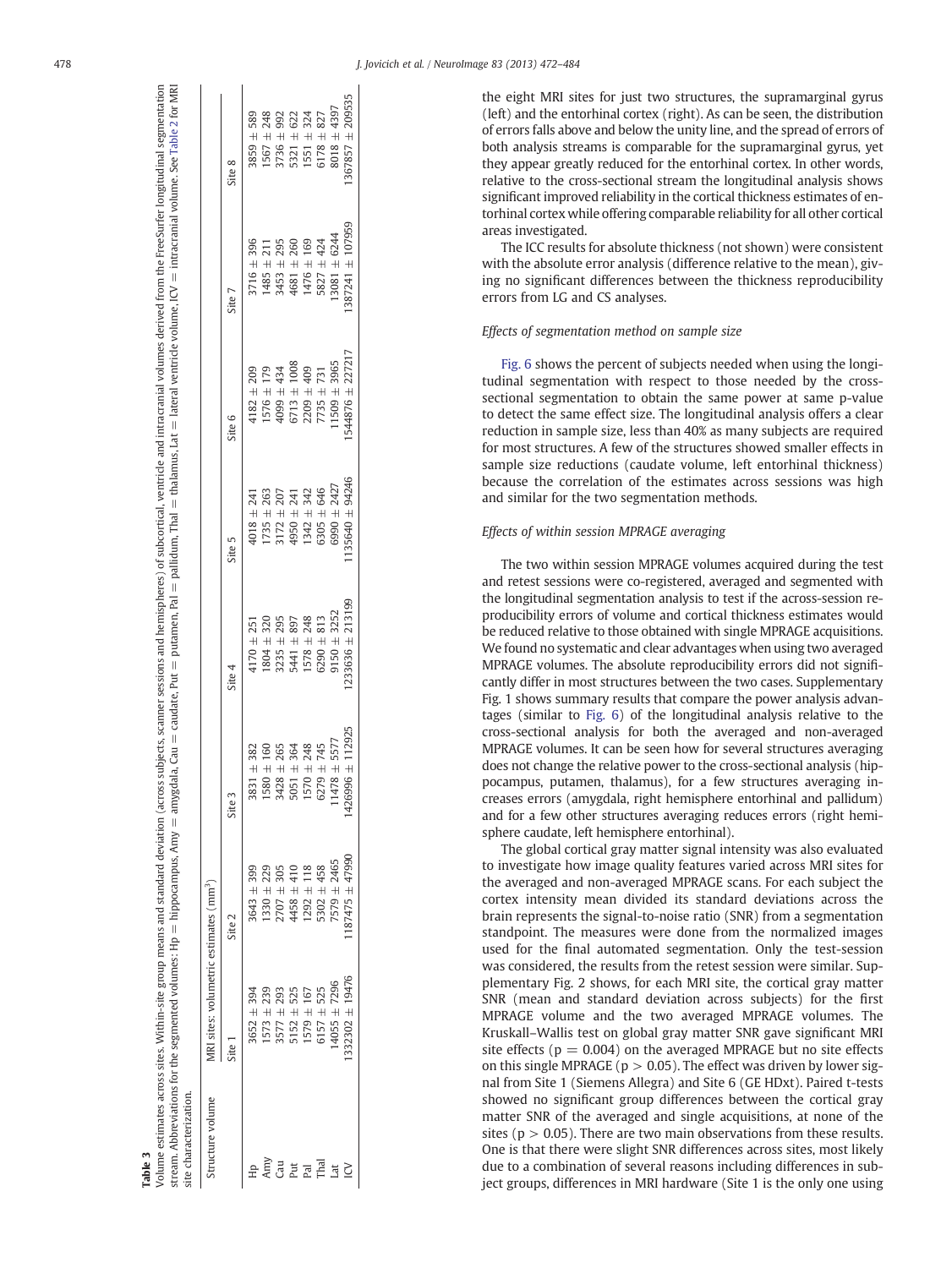<span id="page-7-0"></span>

Fig. 2. Sample distribution of cross-sectional (CS) and longitudinal (LS) volume reproducibility results (Site 2) in hippocampus (Hp) and amygdala (Amy). Bland-Altman plots showing volume difference versus volume mean (two single MPRAGE acquisitions per session, subjects, n = 5). For each brain hemisphere (left: red crosses, right: blue circles) the mean volume difference (solid horizontal line) and the limits of agreement  $(\pm 2$  standard deviations, interrupted horizontal lines) are shown. For reference, zero volume difference is shown as a black dotted line.

a birdcage RF coil) and differences in MRI acquisition sequences (Site 6 is the only site using an IR-SPGR sequence). These SNR differences could be potentially reduced with further adjustments in the acquisition protocol. The second observation is that the SNR differences did not affect the across-session reproducibility of the morphometry measures studied, which gave no significant MRI site effects.

### Discussion

The main goal of this study was to investigate the effects on reliability of two variants of the automated FreeSurfer brain segmentation analysis when used in a 3 T MRI consortium. The choices of MRI data acquisition and data analysis protocols can affect reproducibility errors and are therefore crucial in longitudinal studies aimed at evaluating MRI-derived biomarkers for disease progression and/or treatment efficacy. In this brain morphometry study we show for the first time the across-session test–retest reproducibility advantages of the fully automated longitudinal FreeSurfer segmentation analysis relative to the cross-sectional analysis, when tested in a consortium of different 3 T MRI scanners using different vendors (Siemens, Philips, GE). Specifically, cortical, subcortical and ventricular segmentations were obtained from a group of 40 healthy elderly subjects (mean age 63.2  $\pm$  8.1 years, 5 different subjects per MRI site) who were scanned in two separate sessions (mean time interval of 17 days), using two standard 3D MPRAGE acquisitions per session (with parallel imaging when possible, no averaging) on eight different 3 T MRI scanners [\(Table 2\)](#page-2-0). Our study confirms the hypothesis that the longitudinal FreeSurfer segmentation offers an overall improvement of morphometry reproducibility relative to the cross-sectional segmentation, both at the single site level and also in the overall consortium when the data from all sites are pooled. These results were consistently derived from three different across-session reliability evaluations: absolute percent change relative to the mean, Dice coefficient for spatial overlap and intraclass correlation coefficients.

### Table 4

Brain volumetric reproducibility errors for the various 3 T MRI sites derived from the cross-sectional (CS) and longitudinal (LG) FreeSurfer segmentations. Within each site the mean reproducibility errors (percent absolute difference relative to the mean) are computed across subjects, across the four test–retest acquisitions and across brain hemispheres. There are no significant MRI site effects, regardless of analysis (Kruskall–Wallis test,  $p < 0.01$ ). The last column shows the reproducibility errors for each site and analysis when averaged across sites. Except for the lateral ventricles, for all other structures the reproducibility errors of LG are significantly lower than those from CS analysis (Wilcoxon test,  $p < 0.01$ ). Abbreviations for the segmented volumes: Hp = hippocampus, Amy = amygdala, Cau = caudate, Put = putamen, Pal = pallidum, Thal = thalamus, Lat = lateral ventricle volume. See [Table 2](#page-2-0) for MRI site characterization.

| Structure       |           |                 | MRI sites: volumetric reproducibility errors (%) |                 |                 |                  |                  |                 |                 |                 |  |  |
|-----------------|-----------|-----------------|--------------------------------------------------|-----------------|-----------------|------------------|------------------|-----------------|-----------------|-----------------|--|--|
| and<br>analyses |           | Site 1          | Site 2                                           | Site 3          | Site 4          | Site 5           | Site 6           | Site 7          | Site 8          |                 |  |  |
| Hp              | CS        | $3.50 \pm 2.84$ | $2.58 \pm 2.02$                                  | $3.56 \pm 3.52$ | $1.99 \pm 1.59$ | $2.40 \pm 1.71$  | $4.93 \pm 4.53$  | $3.34 \pm 2.36$ | $3.79 \pm 2.58$ | $3.26 \pm 0.93$ |  |  |
|                 | LG        | $1.95 + 1.77$   | $1.92 \pm 1.57$                                  | $1.96 \pm 1.44$ | $0.91 \pm 0.71$ | $1.80 \pm 1.31$  | $2.07 \pm 1.99$  | $1.94 \pm 1.40$ | $1.76 \pm 1.27$ | $1.79 + 0.37$   |  |  |
| Amy             | <b>CS</b> | $7.38 + 7.04$   | $8.02 \pm 5.80$                                  | $4.84 \pm 3.73$ | $4.26 \pm 4.54$ | $6.76 \pm 6.80$  | $8.40 \pm 9.10$  | $7.13 \pm 5.37$ | $9.46 \pm 8.95$ | $7.03 \pm 1.75$ |  |  |
|                 | LG        | $4.59 + 3.64$   | $4.57 \pm 3.15$                                  | $3.56 \pm 2.29$ | $2.49 \pm 1.96$ | $3.48 \pm 3.27$  | $3.68 \pm 2.63$  | $2.91 \pm 3.05$ | $5.17 \pm 5.64$ | $3.81 \pm 0.91$ |  |  |
| Cau             | <b>CS</b> | $2.76 + 1.65$   | $2.78 \pm 2.26$                                  | $3.19 \pm 4.07$ | $2.27 \pm 1.49$ | $2.37 \pm 1.73$  | $2.76 \pm 2.07$  | $2.16 \pm 1.88$ | $2.28 \pm 2.01$ | $2.57 + 0.36$   |  |  |
|                 | LG        | $1.35 \pm 1.07$ | $1.69 \pm 1.27$                                  | $2.45 \pm 3.47$ | $1.64 \pm 1.38$ | $2.03 \pm 1.35$  | $2.46 \pm 1.91$  | $1.56 \pm 1.26$ | $1.51 \pm 0.88$ | $1.84 \pm 0.43$ |  |  |
| Put             | <b>CS</b> | $5.38 + 3.91$   | $5.47 \pm 4.94$                                  | $3.14 \pm 3.00$ | $3.70 \pm 3.52$ | $4.32 \pm 4.54$  | $5.51 \pm 3.86$  | $4.98 \pm 7.45$ | $4.34 \pm 5.31$ | $4.61 + 0.88$   |  |  |
|                 | LG        | $3.24 \pm 2.96$ | $2.09 \pm 1.63$                                  | $1.88 \pm 1.26$ | $2.07 \pm 1.75$ | $1.70 \pm 1.44$  | $2.82 \pm 2.21$  | $1.66 \pm 1.41$ | $1.52 \pm 0.99$ | $2.12 \pm 0.60$ |  |  |
| Pal             | <b>CS</b> | $6.28 \pm 5.23$ | $5.54 \pm 5.17$                                  | $5.71 \pm 4.70$ | $6.11 \pm 7.40$ | $8.82 \pm 10,70$ | $11.21 \pm 7.82$ | $6.28 \pm 7.13$ | $8.34 \pm 8.14$ | $7.44 \pm 1.95$ |  |  |
|                 | LG        | $4.93 + 5.41$   | $3.15 \pm 3.16$                                  | $3.63 \pm 2.37$ | $2.23 \pm 1.30$ | $4.46 \pm 4.29$  | $4.99 \pm 4.16$  | $2.67 \pm 1.91$ | $2.99 \pm 2.44$ | $3.76 \pm 1.27$ |  |  |
| Thal            | <b>CS</b> | $4.15 + 3.37$   | $3.65 + 3.18$                                    | $4.09 + 3.07$   | $3.69 \pm 3.21$ | $5.52 \pm 7.30$  | $7.29 \pm 5.19$  | $5.40 \pm 7.02$ | $5.94 + 7.01$   | $4.97 \pm 1.29$ |  |  |
|                 | LG        | $2.27 \pm 1.71$ | $1.78 \pm 1.60$                                  | $1.51 \pm 1.17$ | $1.79 \pm 1.21$ | $1.88 \pm 1.38$  | $2.11 \pm 1.87$  | $1.52 \pm 1.44$ | $1.42 \pm 1.45$ | $1.78 \pm 0.30$ |  |  |
| Lat             | <b>CS</b> | $3.43 \pm 2.64$ | $1.88 \pm 1.43$                                  | $2.50 \pm 1.69$ | $2.35 \pm 1.66$ | $2.73 \pm 2.68$  | $2.36 \pm 2.62$  | $1.67 \pm 1.28$ | $1.90 \pm 2.07$ | $2.35 \pm 0.56$ |  |  |
|                 | LG        | $2.37 + 2.30$   | $2.49 + 1.49$                                    | $2.70 \pm 1.39$ | $2.00 \pm 0.98$ | $2.47 \pm 1.27$  | $1.54 \pm 1.24$  | $2.17 \pm 1.56$ | $2.73 + 2.73$   | $2.31 \pm 0.40$ |  |  |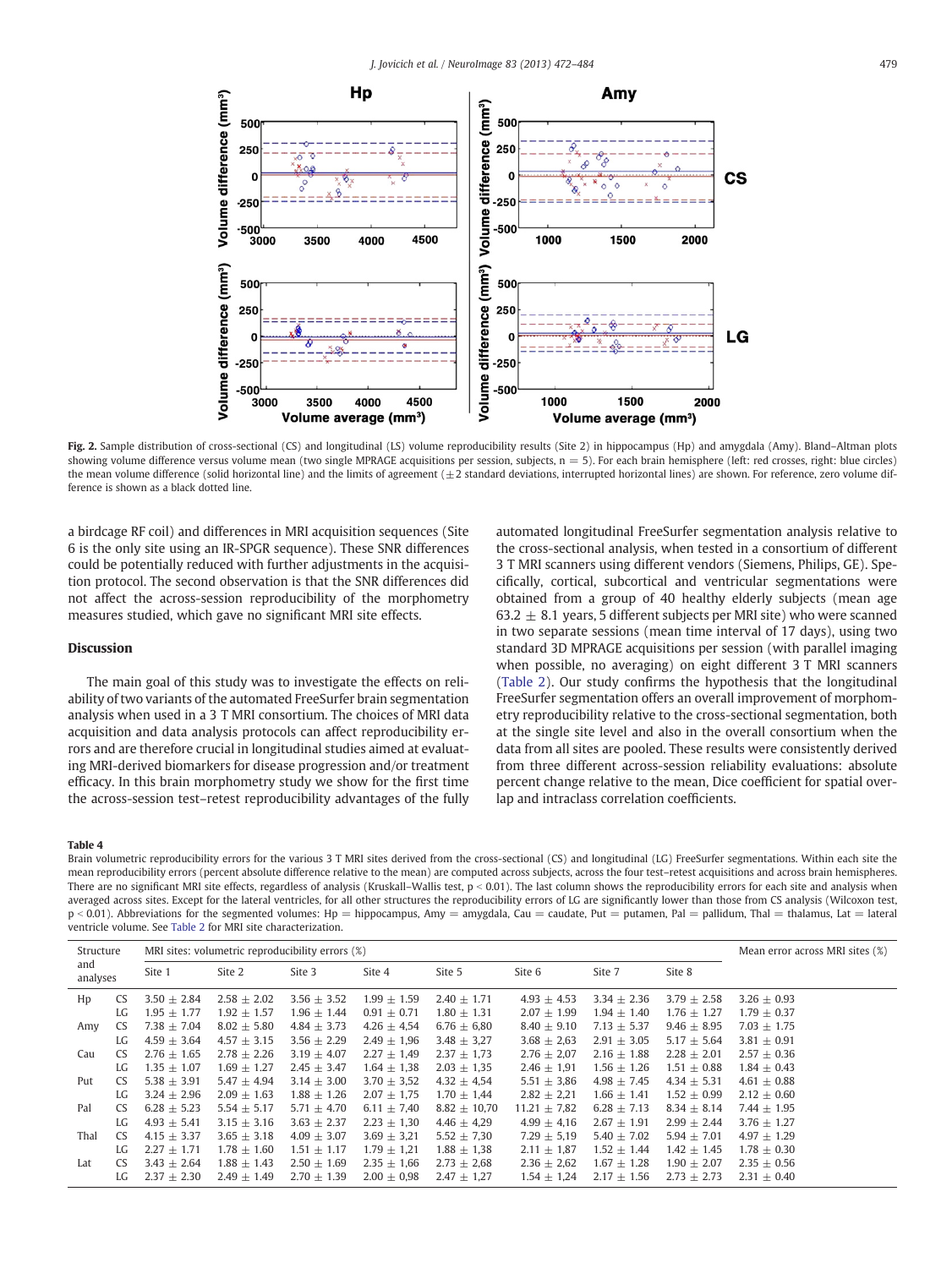<span id="page-8-0"></span>

Fig. 3. Across-session test-retest reproducibility errors of hippocampus (Hp) and amygdala (Amy) volume estimates, effects of MRI site and processing stream. The plots show the reproducibility errors from the longitudinal and cross-sectional segmentations for each one of the eight 3 T MRI sites, with their respective within-site standard deviations. Data derived from [Table 4.](#page-7-0)

Given the high resemblance of our MPRAGE protocol with the one proposed by ADNI for 3 T MRI systems, the multi-site implementation of this study was greatly facilitated by the detailed acquisition information that ADNI has made publicly available ([http://adni.loni.ucla.edu/](http://adni.loni.ucla.edu/research/protocols/mri-protocols/) [research/protocols/mri-protocols/\)](http://adni.loni.ucla.edu/research/protocols/mri-protocols/). Using ADNI's sample protocols relevant to our MR systems and adding the few variations adopted in our study (isotropic voxels  $1 \times 1 \times 1$  mm<sup>3</sup> and accelerated acquisitions when possible), it was possible to implement the target protocol. Our goal was to use a protocol that was as uniform as possible across sites while using the standard sequences made available by the various MRI system vendors. In particular, our target was to use an acceleration factor of 2 for all vendors with parallel imaging possibilities. The fact that in two sites this was instead set to 1.5 was an oversight, and introduced a slightly longer acquisition at those sites yet with no detected effects in reproducibility. The international nature of the study meant that the coordination and follow up of processes related to Ethical Committee approvals took considerable effort and time. In our experience it is highly advised to start with such procedures as soon as possible.

The brain segmentation results of volume [\(Table 3](#page-6-0)) and thickness [\(Table 6\)](#page-9-0) are comparable to previous studies reporting similar metrics measured on elderly subjects [\(Fennema-Notestine et al., 2009; Han et](#page-12-0) [al., 2006; Jovicich et al., 2009; Reuter et al., 2012; Velayudhan et al.,](#page-12-0) [2013; Wonderlick et al., 2009\)](#page-12-0). For most structures, there's a fairly wide range of estimates reported in the literature and the values found in this study are within the reported ranges.

The across-session reliability of the volumetric estimates was found to be overall consistent across the eight 3 T MRI sites for each structure and segmentation analysis tool [\(Table 4\)](#page-7-0). In most structures, with only one exception, we found that for all sites the longitudinal analysis resulted in significantly improved volumetric reliability relative to the cross-sectional analysis, in average reducing the reproducibility error by half. Only in the lateral ventricle volume we found that there were no reliability differences between the two segmentation methods. We found that the smaller structures (pallidum and amygdala) yielded the highest absolute volume reproducibility errors, approximately 3.8% (average across sites), whereas all other structures had errors in the range 1.8–2.2% (average across sites), with the longitudinal segmentation analysis. Our absolute % errors in test–retest volumetric estimates are comparable to those reported by previous studies ([Kruggel et](#page-12-0) [al., 2010; Morey et al., 2010; Reuter et al., 2012](#page-12-0)). The spatial reproducibility of the segmented volumes was fairly constant and already good using the cross-sectional stream, with a mean Dice coefficient range across sites from 0.84 to 0.88 (Table 5). The spatial reproducibility was significantly improved with the longitudinal pipeline (mean Dice coefficient range across sites from 0.90 to 0.95). Spatial overlap results are also in good agreement with a previous within-session test–retest study [\(Reuter et al., 2012](#page-12-0)).

The thickness reproducibility results of the various structures were largely consistent across sites and vendors, with errors in the range 0.8–5.0% for the longitudinal analysis [\(Table 7](#page-10-0)). There was a trend

### Table 5

Spatial reproducibility of volume segmentations. Within-site group mean volume overlap (Dice coefficient) and standard deviation (across subjects, scanner sessions and hemispheres) derived from the FreeSurfer cross-sectional (CS) and longitudinal (LG) segmentation streams. There are no significant MRI site effects, regardless of structure and analysis (Kruskall-Wallis test,  $p < 0.01$ ). The last column shows the spatial reproducibility for each site and analysis when averaged across sites. For all structures the spatial reproducibility was significantly higher with the LG analysis relative to the CS analysis (Wilcoxon test,  $p < 0.01$ ). Abbreviations for the segmented volumes:  $Hp = hipocampus$ , Amy  $= amygdala$ ,  $Cau =$  caudate, Put = putamen, Pal = pallidum, Thal = thalamus, Lat = lateral ventricle volume. See [Table 2](#page-2-0) for MRI site characterization.

| Structure       |           |                 | MRI sites: Dice coefficients for spatial overlap |                 |                 |                 |                 |                 |                 |                 |  |  |
|-----------------|-----------|-----------------|--------------------------------------------------|-----------------|-----------------|-----------------|-----------------|-----------------|-----------------|-----------------|--|--|
| and<br>analyses |           | Site 1          | Site 2                                           | Site 3          | Site 4          | Site 5          | Site 6          | Site 7          | Site 8          |                 |  |  |
| Hp              | <b>CS</b> | $0.88 \pm 0.02$ | $0.89 \pm 0.02$                                  | $0.87 \pm 0.03$ | $0.89 + 0.02$   | $0.88 \pm 0.02$ | $0.86 + 0.04$   | $0.88 \pm 0.06$ | $0.84 \pm 0.04$ | $0.87 \pm 0.02$ |  |  |
|                 | LG        | $0.92 + 0.02$   | $0.94 + 0.02$                                    | $0.91 + 0.06$   | $0.95 + 0.03$   | $0.93 + 0.03$   | $0.91 + 0.07$   | $0.95 + 0.01$   | $0.88 + 0.06$   | $0.92 + 0.02$   |  |  |
| Amy             | <b>CS</b> | $0.83 + 0.04$   | $0.84 + 0.03$                                    | $0.85 \pm 0.03$ | $0.87 + 0.03$   | $0.85 \pm 0.03$ | $0.81 \pm 0.02$ | $0.91 \pm 0.05$ | $0.90 \pm 0.03$ | $0.86 \pm 0.03$ |  |  |
|                 | LG        | $0.89 + 0.03$   | $0.91 + 0.02$                                    | $0.90 + 0.05$   | $0.94 + 0.02$   | $0.91 + 0.04$   | $0.89 + 0.04$   | $0.92 + 0.01$   | $0.87 + 0.06$   | $0.92 + 0.03$   |  |  |
| Cau             | <b>CS</b> | $0.88 \pm 0.02$ | $0.87 + 0.01$                                    | $0.86 \pm 0.03$ | $0.87 + 0.02$   | $0.87 \pm 0.02$ | $0.84 \pm 0.03$ | $0.86 \pm 0.12$ | $0.87 \pm 0.02$ | $0.86 \pm 0.01$ |  |  |
|                 | LG        | $0.93 + 0.02$   | $0.93 + 0.02$                                    | $0.91 + 0.04$   | $0.94 + 0.01$   | $0.93 + 0.03$   | $0.89 + 0.04$   | $0.94 + 0.01$   | $0.92 + 0.04$   | $0.92 + 0.02$   |  |  |
| Put             | <b>CS</b> | $0.86 + 0.03$   | $0.88 + 0.03$                                    | $0.88 + 0.02$   | $0.89 + 0.03$   | $0.88 + 0.03$   | $0.86 + 0.02$   | $0.86 + 0.11$   | $0.87 + 0.02$   | $0.87 + 0.01$   |  |  |
|                 | LG        | $0.91 \pm 0.02$ | $0.94 + 0.01$                                    | $0.92 \pm 0.02$ | $0.95 + 0.01$   | $0.94 \pm 0.02$ | $0.92 \pm 0.03$ | $0.94 \pm 0.01$ | $0.92 \pm 0.03$ | $0.93 + 0.01$   |  |  |
| Pal             | <b>CS</b> | $0.80 \pm 0.14$ | $0.78 \pm 0.15$                                  | $0.81 \pm 0.09$ | $0.81 + 0.16$   | $0.75 \pm 0.21$ | $0.81 \pm 0.04$ | $0.77 \pm 0.21$ | $0.74 + 0.19$   | $0.78 + 0.03$   |  |  |
|                 | LG        | $0.90 + 0.05$   | $0.90 + 0.05$                                    | $0.90 + 0.05$   | $0.94 + 0.03$   | $0.89 + 0.07$   | $0.89 + 0.04$   | $0.92 + 0.02$   | $0.89 + 0.05$   | $0.90 + 0.02$   |  |  |
| Thal            | <b>CS</b> | $0.91 \pm 0.01$ | $0.92 \pm 0.01$                                  | $0.91 \pm 0.02$ | $0.92 \pm 0.01$ | $0.91 \pm 0.03$ | $0.89 \pm 0.02$ | $0.83 \pm 0.07$ | $0.82 \pm 0.04$ | $0.89 \pm 0.04$ |  |  |
|                 | LG        | $0.95 + 0.01$   | $0.96 + 0.01$                                    | $0.95 + 0.02$   | $0.97 + 0.01$   | $0.96 + 0.02$   | $0.94 + 0.02$   | $0.96 + 0.01$   | $0.95 + 0.02$   | $0.94 \pm 0.03$ |  |  |
| Lat             | <b>CS</b> | $0.92 + 0.02$   | $0.90 + 0.03$                                    | $0.91 \pm 0.03$ | $0.90 + 0.03$   | $0.88 \pm 0.04$ | $0.89 \pm 0.02$ | $0.92 \pm 0.05$ | $0.85 \pm 0.06$ | $0.90 \pm 0.02$ |  |  |
|                 | LG        | $0.95 + 0.01$   | $0.95 + 0.03$                                    | $0.94 + 0.03$   | $0.95 + 0.02$   | $0.93 + 0.05$   | $0.92 + 0.03$   | $0.96 + 0.01$   | $0.89 + 0.07$   | $0.94 + 0.02$   |  |  |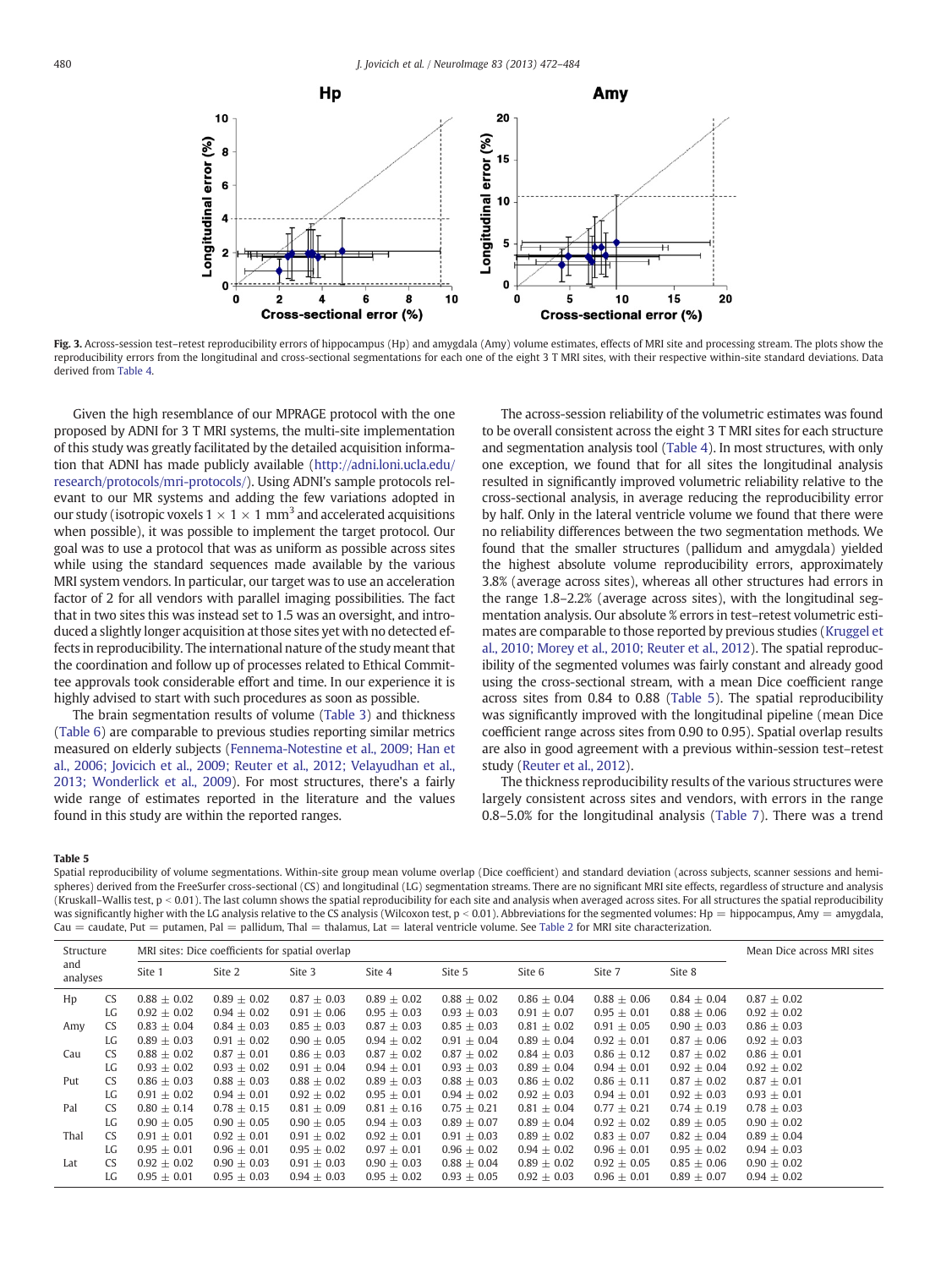### <span id="page-9-0"></span>Table 6

Cortical thickness estimates across sites. Within-site group means and standard deviation (across subjects, scanner sessions and hemispheres) of cortical thickness derived from the FreeSurfer longitudinal segmentation stream. Abbreviations: Fus = fusiform gyrus, LatOc = lateraloccipital gyrus, Ling = lingual gyrus, Parahp = parahippocampal gyrus, Prec = precuneus, SupFr = superiorfrontal gyrus, SupPar = superiorparietal gyrus, SupTem = superiortemporal gyrus, Supra = supramarginal gyrus, Ent = entorhinal cortex. See [Table 2](#page-2-0) for MRI site characterization.

| Structure thickness | MRI sites: cortical thickness estimates (mm) |               |               |               |               |               |               |               |  |
|---------------------|----------------------------------------------|---------------|---------------|---------------|---------------|---------------|---------------|---------------|--|
|                     | Site 1                                       | Site 2        | Site 3        | Site 4        | Site 5        | Site 6        | Site 7        | Site 8        |  |
| Fus                 | $2.55 + 0.13$                                | $2.84 + 0.15$ | $2.74 + 0.11$ | $2.75 + 0.08$ | $2.82 + 0.12$ | $3.08 + 0.11$ | $2.75 + 0.09$ | $2.77 + 0.08$ |  |
| LatOc               | $2.22 + 0.15$                                | $2.31 + 0.10$ | $2.33 + 0.12$ | $2.14 + 0.09$ | $2.26 + 0.18$ | $2.44 + 0.10$ | $2.30 + 0.09$ | $2.30 + 0.09$ |  |
| Ling                | $2.01 + 0.07$                                | $1.97 + 0.07$ | $2.11 + 0.11$ | $1.96 + 0.07$ | $2.09 + 0.15$ | $2.15 + 0.10$ | $2.11 + 0.08$ | $2.01 + 0.09$ |  |
| Parahp              | $2.79 + 0.24$                                | $2.95 + 0.25$ | $2.88 + 0.27$ | $2.80 + 0.26$ | $3.04 + 0.26$ | $3.06 + 0.24$ | $2.89 + 0.23$ | $2.76 + 0.32$ |  |
| Prec                | $2.26 + 0.09$                                | $2.38 + 0.05$ | $2.38 + 0.11$ | $2.33 + 0.09$ | $2.40 + 0.17$ | $2.41 + 0.19$ | $2.34 + 0.05$ | $2.30 + 0.07$ |  |
| SupFr               | $2.67 + 0.11$                                | $2.71 + 0.05$ | $2.61 + 0.13$ | $2.63 + 0.09$ | $2.79 + 0.10$ | $2.64 + 0.12$ | $2.59 + 0.08$ | $2.59 + 0.11$ |  |
| SupPar              | $2.14 + 0.10$                                | $2.27 + 0.05$ | $2.27 + 0.15$ | $2.18 + 0.07$ | $2.22 + 0.11$ | $2.27 + 0.09$ | $2.26 + 0.05$ | $2.20 + 0.07$ |  |
| SupTem              | $2.63 + 0.10$                                | $2.70 + 0.13$ | $2.73 + 0.12$ | $2.80 + 0.09$ | $2.81 + 0.10$ | $2.86 + 0.15$ | $2.70 + 0.16$ | $2.77 + 0.10$ |  |
| Supra               | $2.41 + 0.09$                                | $2.51 + 0.09$ | $2.50 + 0.13$ | $2.46 + 0.13$ | $2.59 + 0.13$ | $2.61 + 0.10$ | $2.53 + 0.12$ | $2.53 + 0.09$ |  |
| Ent                 | $3.46 + 0.28$                                | $3.62 + 0.33$ | $3.72 + 0.33$ | $3.62 + 0.19$ | $3.78 + 0.32$ | $3.89 + 0.36$ | $3.75 + 0.39$ | $3.54 + 0.30$ |  |

for Site 1 to show higher reproducibility errors on thickness estimates relative to all other sites, especially for the cross-sectional analysis. This may be due to the fact that Site 1 was the only one not using a multi-channel RF coil, which potentially leads to lower image quality on the cortex and in addition a longer image acquisition without parallel imaging that is more susceptible to signal degradation from head motion during the acquisition. Only on one structure, the entorhinal cortex, we found that the longitudinal segmentation gave consistently improved thickness reliability across sites relative to the crosssectional segmentation. For the other cortical thickness structures investigated we found no significant differences in the across-session test retest reliability of the two segmentation streams. This is in contrast to previous studies that have shown in elderly subjects that the longitudinal analysis can improve test–retest thickness reproducibility [\(Han et](#page-12-0) [al., 2006; Reuter et al., 2012](#page-12-0)). Several study differences may explain this discrepancy. The study of Han et al. used a 1.5 T system for the across-session test–retest, they used a larger number of subjects  $(N = 15)$ , and the value reported is global mean thickness across the whole brain cortex while we use the standard FreeSurfer outputs of mean thickness for several gyri. In the case of the study of Reuter et al., although this is a 3 T study, several other factors may account for differences relative to our study, including increased sensitivity from their

population size  $(N = 115)$ , improved across-session co-registrations by using multi-echo MPRAGE sequence [\(van der Kouwe et al., 2008;](#page-12-0) [Wonderlick et al., 2009](#page-12-0)) and reduced variability given that only within-session acquisitions were acquired and analyzed. One disadvantage of the multi-echo MPRAGE sequence is that it is not yet available on all MRI vendor platforms.

In agreement with two multi-site 1.5 T reproducibility studies, one focused on cortical thickness reproducibility ([Han et al., 2006](#page-12-0)) and one focused on subcortical, ventricular and intracranial volume reproducibility [\(Jovicich et al., 2009\)](#page-12-0), we found that averaging two MPRAGE acquisitions acquired within a session made relatively minor contributions to improvement in the across-session reproducibility. The acquisition of two MPRAGE volumes is still recommended mainly for practical reasons: if one volume is bad (e.g. due to motion artifacts) then the other can still be used for segmentation without averaging.

To minimize biases a multi-site reproducibility study should ideally use a large sample of volunteers who are all scanned repeated times at all sites within a short time period. Such a study is extremely challenging for multiple reasons, including costs and coordination, particularly in the case of a consortium distributed internationally. Our study has several limitations relative to this ideal scenario: i) each MRI site scanned a different set of subjects but with consistent recruitment



Fig. 4. Sample distribution of cross-sectional (CS) and longitudinal (LG) thickness reproducibility results (Site 2) in supramarginal gyrus (Supra) and entorhinal cortex (Ent). Bland-Altman plots showing thickness difference versus thickness mean (two single MPRAGE acquisitions per session, subjects,  $n = 5$ ). For each brain hemisphere (left: red crosses, right: blue circles) the mean volume difference (solid horizontal line) and the limits of agreement  $(\pm 2$  standard deviations, interrupted horizontal lines) are shown. For reference, zero volume difference is shown as a black dotted line.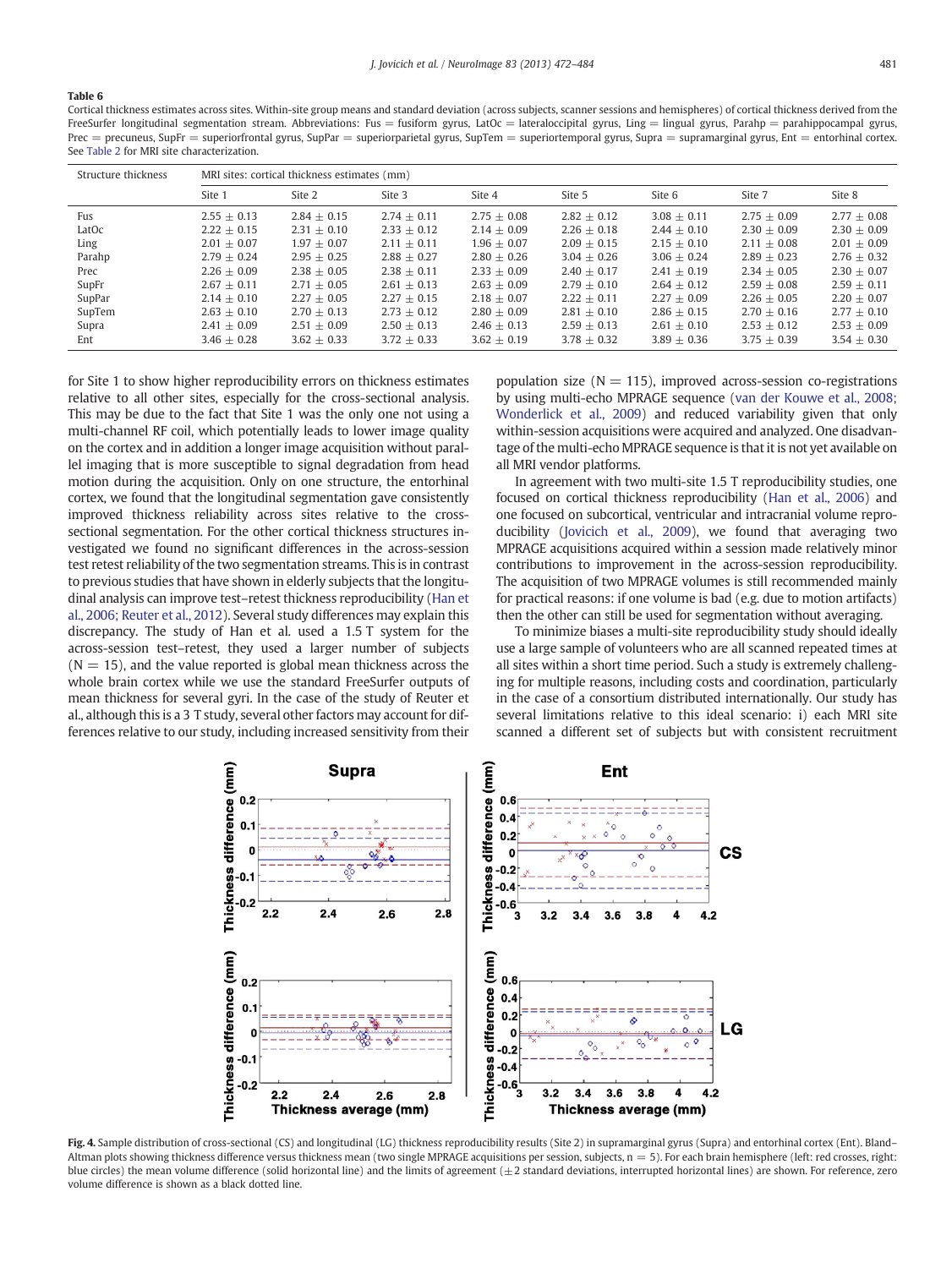### <span id="page-10-0"></span>Table 7

Effects of MRI site and processing stream on thickness reproducibility. Within-site group mean reproducibility error (percent absolute difference relative to the mean) and standard deviation (across subjects, scanner sessions and hemispheres) derived from the FreeSurfer cross-sectional (CS) and longitudinal (LG) segmentation streams. There are no significant MRI site effects, regardless of structure and analysis (Kruskall-Wallis test,  $p < 0.01$ ). The last column shows the spatial reproducibility for each site and analysis when averaged across sites. No significant differences were found between the thickness reproducibility errors from LG and CS analyses when grouped across sites (Wilcoxon test,  $p < 0.01$ ). Abbreviations: Fus = fusiform gyrus, LatOc = lateraloccipital gyrus, Ling = lingual gyrus, Parahp = parahippocampal gyrus, Prec = precuneus, SupFr = superiorfrontal gyrus, SupPar = superiorparietal gyrus, SupTem = superiortemporal gyrus, Supra = supramarginal gyrus, Ent = entorhinal cortex. See [Table 2](#page-2-0) for MRI site characterization.

| Cortical   | MRI sites: cortical thickness reproducibility error (%) |                 |                 |                 |                 |                 | Average error across sites (%) |                 |                 |                 |
|------------|---------------------------------------------------------|-----------------|-----------------|-----------------|-----------------|-----------------|--------------------------------|-----------------|-----------------|-----------------|
| structures |                                                         | Site 1          | Site 2          | Site 3          | Site 4          | Site 5          | Site 6                         | Site 7          | Site 8          |                 |
| Fus        | <b>CS</b>                                               | $4.53 \pm 3.24$ | $2.03 \pm 1.57$ | $1.76 \pm 1.35$ | $1.73 \pm 1.25$ | $2.73 \pm 2.07$ | $1.92 \pm 1.46$                | $3.18 \pm 2.47$ | $2.62 \pm 1.59$ | $2.56 \pm 0.95$ |
|            | LG                                                      | $4.31 \pm 3.42$ | $1.74 \pm 1.49$ | $1.68 \pm 1.50$ | $2.36 \pm 1.56$ | $3.07 \pm 2.17$ | $1.41 \pm 1.12$                | $1.55 \pm 1.05$ | $1.95 \pm 1.21$ | $2.26 \pm 0.99$ |
| LatOc      | <b>CS</b>                                               | $4.12 \pm 3.93$ | $2.01 \pm 1.36$ | $1.61 \pm 1.27$ | $1.25 \pm 0.77$ | $2.51 \pm 2.10$ | $2.47 \pm 2.65$                | $2.65 \pm 2.08$ | $2.00 \pm 1.81$ | $2.33 \pm 0.87$ |
|            | LG                                                      | $2.18 \pm 1.52$ | $1.96 \pm 0.99$ | $1.69 \pm 1.33$ | $1.83 \pm 1.56$ | $2.34 \pm 2.35$ | $2.05 \pm 1.59$                | $2.21 \pm 1.30$ | $2.27 \pm 1.41$ | $2.07 \pm 0.23$ |
| Ling       | <b>CS</b>                                               | $5.14 \pm 4.43$ | $2.51 \pm 1.27$ | $2.35 \pm 2.39$ | $1.45 \pm 1.19$ | $2.25 \pm 1.37$ | $3.04 \pm 2.19$                | $2.55 \pm 1.81$ | $2.11 \pm 1.92$ | $2.67 \pm 1.09$ |
|            | LG                                                      | $2.07 \pm 1.45$ | $1.88 \pm 1.27$ | $1.91 \pm 1.62$ | $1.92 \pm 1.67$ | $2.62 \pm 2.28$ | $2.05 \pm 1.59$                | $1.80 \pm 1.50$ | $2.37 \pm 1.68$ | $2.08 \pm 0.28$ |
| Parahp     | <b>CS</b>                                               | $5.51 \pm 5.13$ | $2.86 \pm 1.97$ | $2.60 \pm 1.58$ | $3.53 \pm 2.19$ | $3.15 \pm 2.52$ | $2.22 \pm 1.97$                | $2.47 \pm 2.26$ | $2.90 \pm 2.23$ | $3.15 \pm 1.03$ |
|            | LG                                                      | $4.54 \pm 3.59$ | $1.76 \pm 1.07$ | $2.14 \pm 2.02$ | $2.25 \pm 1.94$ | $2.93 \pm 2.48$ | $1.52 \pm 1.29$                | $1.40 \pm 1.24$ | $2.49 \pm 1.90$ | $2.38 \pm 1.01$ |
| Prec       | <b>CS</b>                                               | $3.47 \pm 3.45$ | $1.57 \pm 1.05$ | $1.67 \pm 1.08$ | $1.55 \pm 1.35$ | $2.43 \pm 1.86$ | $2.36 \pm 1.55$                | $1.78 \pm 1.60$ | $2.53 \pm 1.61$ | $2.17 \pm 0.66$ |
|            | LG                                                      | $3.18 \pm 3.35$ | $1.36 \pm 0.98$ | $1.02 \pm 0.86$ | $1.44 \pm 0.99$ | $2.23 \pm 1.73$ | $2.78 \pm 2.03$                | $1.72 \pm 1.36$ | $2.47 \pm 1.56$ | $2.02 \pm 0.76$ |
| SupFr      | <b>CS</b>                                               | $1.58 \pm 0.93$ | $1.93 \pm 1.56$ | $1.58 \pm 1.48$ | $4.48 \pm 2.88$ | $2.21 \pm 1.96$ | $2.83 \pm 2.96$                | $1.99 \pm 1.87$ | $3.37 \pm 1.96$ | $2.50 \pm 1.01$ |
|            | LG                                                      | $1.57 \pm 1.05$ | $1.16 \pm 0.81$ | $1.57 \pm 1.07$ | $4.29 \pm 2.98$ | $1.78 \pm 1.59$ | $1.45 \pm 1.02$                | $1.53 \pm 1.05$ | $3.21 \pm 3.21$ | $2.07 \pm 1.09$ |
| SupPar     | <b>CS</b>                                               | $3.66 \pm 4.07$ | $1.68 \pm 1.16$ | $1.69 \pm 1.37$ | $1.50 \pm 1.02$ | $3.16 \pm 2.28$ | $3.19 \pm 2.54$                | $2.66 \pm 2.59$ | $3.01 \pm 2.16$ | $2.57 \pm 0.83$ |
|            | LG                                                      | $2.27 \pm 2.28$ | $0.85 \pm 0.59$ | $1.34 \pm 1.09$ | $1.57 \pm 1.65$ | $2.20 \pm 1.68$ | $1.38 \pm 0.93$                | $1.55 \pm 1.11$ | $2.33 \pm 1.54$ | $1.69 \pm 0.53$ |
| SupTem     | <b>CS</b>                                               | $2.41 \pm 2.10$ | $1.38 \pm 1.11$ | $1.11 \pm 0.73$ | $1.55 \pm 1.14$ | $3.16 \pm 2.28$ | $2.76 \pm 2.16$                | $1.78 \pm 1.57$ | $1.53 \pm 1.36$ | $1.96 \pm 0.73$ |
|            | LG                                                      | $2.58 \pm 2.28$ | $1.33 \pm 0.78$ | $1.03 \pm 0.84$ | $1.31 \pm 0.89$ | $1.35 \pm 0.93$ | $1.96 \pm 1.79$                | $1.17 \pm 0.86$ | $1.13 \pm 1.22$ | $1.48 \pm 0.53$ |
| Supra      | <b>CS</b>                                               | $2.63 \pm 2.59$ | $1.58 \pm 1.09$ | $1.64 \pm 1.07$ | $1.81 \pm 1.10$ | $1.88 \pm 1.83$ | $2.45 \pm 2.14$                | $1.91 \pm 2.01$ | $2.99 \pm 2.83$ | $2.11 \pm 0.51$ |
|            | LG                                                      | $2.91 \pm 2.47$ | $1.00 \pm 0.59$ | $1.37 \pm 1.24$ | $1.75 \pm 1.41$ | $1.86 \pm 1.35$ | $1.92 \pm 1.30$                | $1.30 \pm 0.86$ | $2.23 \pm 1.40$ | $1.79 \pm 0.60$ |
| Ent        | <b>CS</b>                                               | $9.63 \pm 7.77$ | $5.12 \pm 3.47$ | $4.35 \pm 3.83$ | $5.30 \pm 3.42$ | $3.82 \pm 2.46$ | $6.66 \pm 6.35$                | $4.06 \pm 3.45$ | $4.60 \pm 3.68$ | $5.53 \pm 3.07$ |
|            | LG                                                      | $5.01 \pm 3.50$ | $3.34 \pm 2.25$ | $2.35 \pm 2.29$ | $3.41 \pm 2.69$ | $2.80 \pm 2.63$ | $2.31 \pm 1.65$                | $2.07 \pm 1.50$ | $2.67 \pm 1.99$ | $3.01 \pm 1.42$ |

criteria, ii) the number of subjects studied per site was low, five, and iii) the number of test–retest across-session repetitions acquired was the absolute minimum, two. The rather large range of recruitment ages (50–80), which was chosen to be consistent with the follow up clinical study, combined with the first two limitations explains the MRI site effects found for mean age across sites. This also led to some anatomical differences across the sites, with MRI site effects in a few of the mean volume (left putamen and right pallidum) and thickness (right/left fusiform and right superior frontal gyrus) estimates. Altogether the anatomical differences across sites are in the order of 15%, considering that the MRI site effects were significant in 5 of 33 evaluated structures, volumetric and thickness measures combined. Since this study was focused on evaluating test–retest reproducibility we expect that these few across-site anatomical differences will not affect the main findings. The use of only two across-session repetitions will probably lead to a lower-limit estimate of the test–retest variance, assuming that higher number of repetitions may introduce higher variance from a variety of sources (including MRI scanner instabilities, subject positioning, subject hydration). An additional limitation of our reproducibility study is that we do not have a balanced distribution of 3 T MRI vendor platforms (Siemens: 5, Philips: 2, GE: 1), yet this limitation might be reduced as new clinical centers join the consortium. With these limitations it is hard to establish whether the lack of significant site-dependent reproducibility findings will remain had we studied more subjects. Pooling the data across vendors to test for MRI system effects (e.g. Siemens vs. Philips) would allow evaluating a larger population. This, however, has two main problems related to the limitations previously mentioned: unbalanced number of sites for each vendor and unbalanced heterogeneity of scanner models across vendors (the two Philips sites used identical models, Achieva, whereas the Siemens sites used four different models, TrioTIM, Skyra, Verio and Allegra). Lastly, we do not report a random effects study, therefore the results should not be extrapolated to acquisition protocols (pulse sequence, scanner) or subject populations not included in this study.

In addition to volumetric and cortical thickness estimates other morphometric measures can be used to study brain anatomy. As recently shown, the characterization of 3D shape of brain structures [\(Miller, 2004; Miller et al., 2009; Wang et al., 2007\)](#page-12-0) may be used to investigate differences between subject populations [\(Frisoni et al., 2008,](#page-12-0) [Cavedo et al., 2011\)](#page-12-0). Therefore, the combination of both volume and shape metrics might improve the power of detecting cross-sectional differences across populations or longitudinal changes. An important



Fig. 5. Across-session test-retest reproducibility errors of supramarginal gyrus (Supra) and entorhinal cortex (Ent) thickness estimates, effects of MRI site and processing stream. The plots show the reproducibility errors from the longitudinal and cross-sectional segmentations for each one of the eight 3 T MRI sites, with their respective within-site standard deviations. Data derived from Table 7.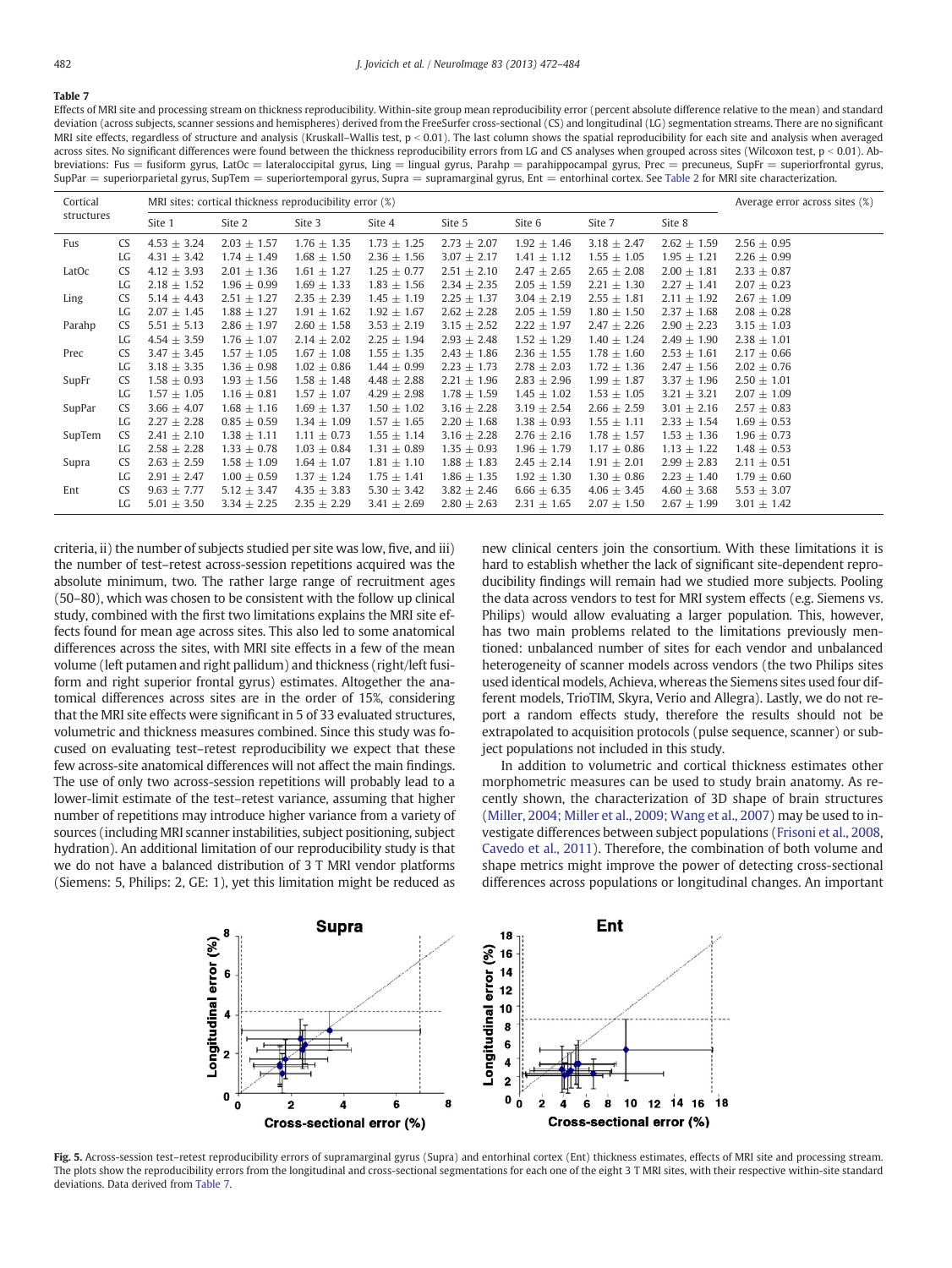<span id="page-11-0"></span>

Fig. 6. Sample size ratio needed to have the same power analysis using LG instead of CS stream. The percentage of subjects needed is less than 50% for most of the structures considered. Left and right hemispheric structure labels are: Hp = hippocampus, Amy = amygdala, Cau = caudate, Put = putamen, Pal = pallidum, Thal = thalamus and Ent = entorhinal cortex.

extension of the reproducibility study here presented could be to examine the reproducibility of shape metrics.

The optimization of protocols towards improving the reliability of metrics characterizing brain morphometry is crucial for longitudinal studies, both for the search of potentially new useful biomarkers as well as for the monitoring of a disease with known markers. In addition, biomarkers that are considered for validation by governmental organizations must be robust, indicating that the characterization of their reproducibility by means of multi-site MRI studies is important; not only for their general reliability but also for understanding how effectively they may be used to monitor disease progression. Our results show that, to detect the same effect size with same statistical power, the longitudinal segmentation analysis needs less than 40% of the subjects that would be needed with the cross-sectional segmentation. Such reduction in the number of subjects needed or the number of longitudinal acquisitions is the result of the higher across-session reliability and can translate into significant cost reductions in longitudinal studies such as for example drug trials. These results are very similar to those of a recent study that evaluated across-session test–retest data (two averaged non-accelerated MPRAGE acquisitions) obtained at a single 1.5 T scanner [\(Reuter et al., 2012\)](#page-12-0). The study of [Reuter et al. \(2012\)](#page-12-0) also showed how the refinement of the longitudinal stream is sufficient to improve the discrimination between patients in two longitudinal studies, one with dementia and one with Huntington's disease subjects. Based on these findings we believe that our confirmation of the improved reliability of the longitudinal stream in a multi-site 3 T MRI setting is not associated to a cost of sensitivity to detect changes related to neurodegeneration.

The multi-site anonymous 3D MPRAGE imaging data acquired in this study (158 brain volumes) will be made publicly available to promote the development and evaluation of brain segmentation tools ([https://neugrid4you.eu/\)](https://neugrid4you.eu/).

### Conclusions

This study achieved the following three main goals: i) a structural MRI acquisition protocol for morphometry analysis was implemented across eight 3 T MRI sites (3D MPRAGE, most sites using mildly accelerated acquisitions) covering various vendors (Siemens, Philips, GE) and countries (Italy, Spain, Germany and France); ii) within- and across-session test–retest data were acquired from a group of 40 healthy elderly volunteers (5 different volunteers per MRI site), generating a dataset with a total of 158 brain MRI volumes (8 sites, 5 subjects per site, 2 within-session acquisitions and 2 across-session acquisitions at least a week apart, 2 missing volumes) and iii) two fully automated brain segmentation protocols were evaluated and compared in terms of the across-session reproducibility of their results: the cross-sectional and longitudinal FreeSurfer segmentation streams. The main result is that the longitudinal analysis yields a consistent improved reproducibility across the various sites relative to the cross-sectional segmentation, reducing the variability by about half in most volumetric estimates and in the entorhinal cortical thickness, while not significantly changing the variability in the rest of cortical structures studied. The average of two MPRAGE volumes acquired within each test–retest sessions did not result in a systematic reduction of the across-session reproducibility errors. To the best of our knowledge this is the first study that confirms the improved performance of the longitudinal analysis in a 3 T consortium with various MRI vendors using a population of healthy elderly subjects and a fairly standard acquisition protocol. In addition, within the limitations of the sample size and MRI sites tested, our study provides preliminary reference values for absolute percent test–retest variability errors for a variety of volumetric (subcortical, ventricle, intracranial) and cortical thickness structures. These errors may be used as instrumental error estimates for power analysis in the structures and measures of interest. Lastly, we make the raw anonymous MRI data of this study publicly available so that it can be used for studies evaluating other morphometric segmentation tools as well as for future developments of the analysis methods here tested.

Supplementary data to this article can be found online at [http://](http://dx.doi.org/10.1016/j.neuroimage.2013.05.007) [dx.doi.org/10.1016/j.neuroimage.2013.05.007.](http://dx.doi.org/10.1016/j.neuroimage.2013.05.007)

### Acknowledgments

PharmaCog is funded by the EU-FP7 for the Innovative Medicine Initiative (grant no. 115009). All members of the PharmaCog project deserve sincere acknowledgment for their significant efforts, but unfortunately, they are too numerous to mention. The authors would like to thank especially to people who contributed to the early phases of this study, including Luca Venturi, Genoveffa Borsci and Thomas Günther.

### Conflict of interest

The authors have no conflict of interests to declare.

### References

- Alemán-Gómez, Y., Melie-García, L., Valdés-Hernandez, P., 2007. [IBASPM: toolbox for](http://refhub.elsevier.com/S1053-8119(13)00497-7/rf0205) [automatic parcellation of brain structures. Human Brain Mapping, 12th Annual](http://refhub.elsevier.com/S1053-8119(13)00497-7/rf0205) [Meeting; Florence, Italy.](http://refhub.elsevier.com/S1053-8119(13)00497-7/rf0205)
- Ashburner, J., Friston, K.J., 2000. [Voxel-based morphometry](http://refhub.elsevier.com/S1053-8119(13)00497-7/rf0005)—the methods. NeuroImage [11, 805](http://refhub.elsevier.com/S1053-8119(13)00497-7/rf0005)–821.
- Bernasconi, A., Bernasconi, N., Bernhardt, B.C., Schrader, D., 2011. [Advances in MRI for](http://refhub.elsevier.com/S1053-8119(13)00497-7/rf0010) 'cryptogenic' [epilepsies. Nat. Rev. Neurol. 7, 99](http://refhub.elsevier.com/S1053-8119(13)00497-7/rf0010)–108.
- Bland, J.M., Altman, D.G., 1986. [Statistical methods for assessing agreement between](http://refhub.elsevier.com/S1053-8119(13)00497-7/rf0015) [two methods of clinical measurement. Lancet 1, 307](http://refhub.elsevier.com/S1053-8119(13)00497-7/rf0015)–310.
- Camara, O., Scahill, R.I., Schnabel, J.A., Crum, W.R., Ridgway, G.R., Hill, D.L., Fox, N.C., 2007. [Accuracy assessment of global and local atrophy measurement techniques](http://refhub.elsevier.com/S1053-8119(13)00497-7/rf0020) [with realistic simulated longitudinal data. Med. Image Comput. Comput. Assist.](http://refhub.elsevier.com/S1053-8119(13)00497-7/rf0020) [Interv. 10, 785](http://refhub.elsevier.com/S1053-8119(13)00497-7/rf0020)–792.